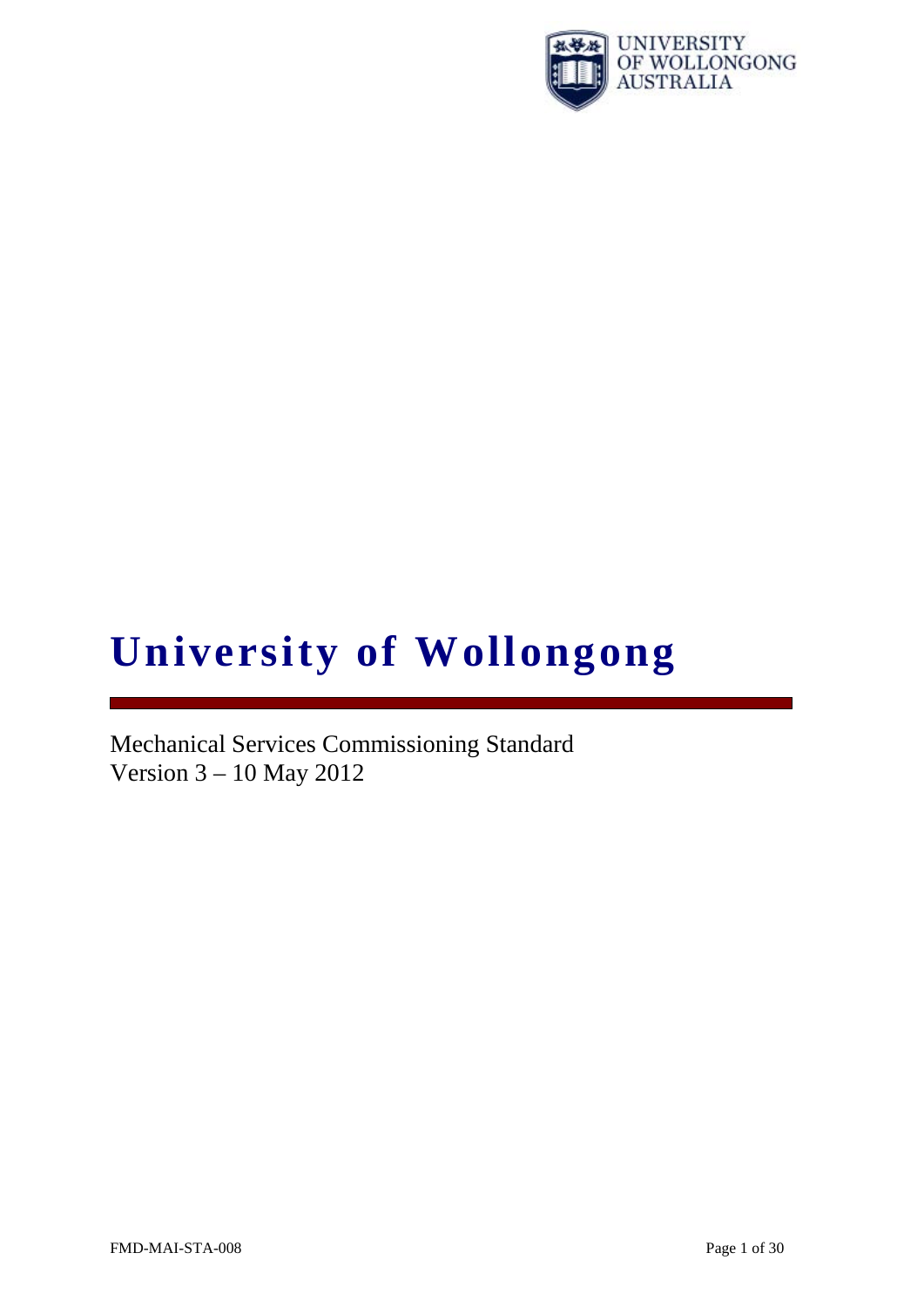

# **VERSION CONTROL SYSTEM**

| <b>Section Modified</b> | <b>Description of Modification</b>                                                                                                       | <b>Version</b> | Organisation               | Representative                                | <b>Date</b> |
|-------------------------|------------------------------------------------------------------------------------------------------------------------------------------|----------------|----------------------------|-----------------------------------------------|-------------|
| Throughout              | UOW Logo added to headers                                                                                                                | V <sub>1</sub> | Asset Technologies Pacific | Tom Poyner                                    | 01/12/06    |
| 6.2                     | Commissioning Process - added "to meet Practical<br>Completion: to Commission Planning box                                               | V1.01          | University of Wollongong   | Chris Hewitt                                  | 13/05/09    |
| Throughout              | Document updated to reflect name change from<br>Buildings & Grounds (B&G) to Facilities<br>Management Division (FMD) and rebranding logo | V <sub>2</sub> | University of Wollongong   | Yvonne Butcher                                | 5/3/2012    |
| Throughout              | Reviewed and updated technical content                                                                                                   | V <sub>3</sub> | University of Wollongong   | Chris Hewitt, Manager<br>Maintenance & Energy | 10/5/2012   |
|                         |                                                                                                                                          |                |                            |                                               |             |
|                         |                                                                                                                                          |                |                            |                                               |             |
|                         |                                                                                                                                          |                |                            |                                               |             |
|                         |                                                                                                                                          |                |                            |                                               |             |
|                         |                                                                                                                                          |                |                            |                                               |             |
|                         |                                                                                                                                          |                |                            |                                               |             |
|                         |                                                                                                                                          |                |                            |                                               |             |
|                         |                                                                                                                                          |                |                            |                                               |             |
|                         |                                                                                                                                          |                |                            |                                               |             |
|                         |                                                                                                                                          |                |                            |                                               |             |
|                         |                                                                                                                                          |                |                            |                                               |             |
|                         |                                                                                                                                          |                |                            |                                               |             |
|                         |                                                                                                                                          |                |                            |                                               |             |
|                         |                                                                                                                                          |                |                            |                                               |             |
|                         |                                                                                                                                          |                |                            |                                               |             |
|                         |                                                                                                                                          |                |                            |                                               |             |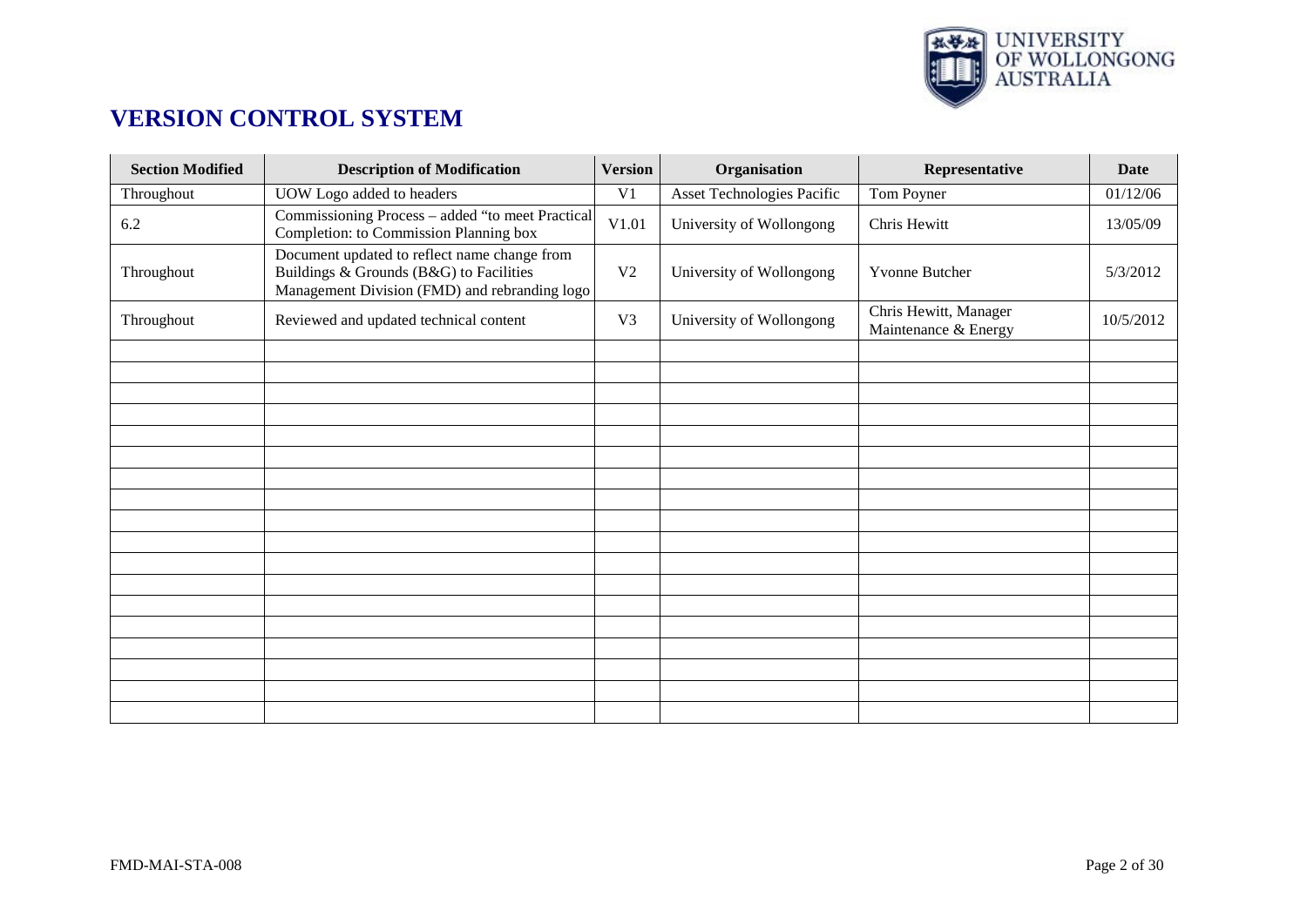

# **TABLE OF CONTENTS**

| 6.     |                                                                           |  |
|--------|---------------------------------------------------------------------------|--|
| 6.1    |                                                                           |  |
| 6.2    |                                                                           |  |
| 6.3    |                                                                           |  |
| 6.4    |                                                                           |  |
| 6.5    |                                                                           |  |
| 6.5.1  |                                                                           |  |
| 6.5.2  |                                                                           |  |
| 6.5.3  |                                                                           |  |
| 6.5.4  |                                                                           |  |
| 6.5.5  |                                                                           |  |
| 6.5.6  |                                                                           |  |
| 6.5.7  |                                                                           |  |
| 6.5.8  |                                                                           |  |
| 6.5.9  |                                                                           |  |
| 6.5.10 |                                                                           |  |
| 6.5.11 |                                                                           |  |
| 6.5.12 |                                                                           |  |
| 6.5.13 |                                                                           |  |
| 6.5.14 |                                                                           |  |
| 6.5.15 |                                                                           |  |
| 6.6    |                                                                           |  |
| 6.7    |                                                                           |  |
| 6.7.1  |                                                                           |  |
| 6.7.2  | Mechanical Services Commissioning Schedule - Cooling Towers 18            |  |
| 6.7.3  | Mechanical Services Commissioning Schedule - Air Conditioning Units 19    |  |
| 6.7.4  |                                                                           |  |
| 6.7.5  |                                                                           |  |
| 6.7.6  |                                                                           |  |
| 6.7.7  | Mechanical Services Commissioning Schedule - Electric Heaters  23         |  |
| 6.7.8  |                                                                           |  |
| 6.7.9  | Mechanical Services Commissioning Schedule - Air Handling Plant  25       |  |
| 6.7.10 | Mechanical Services Commissioning Schedule - Variable Air Volume Units 26 |  |
| 6.7.11 | Mechanical Services Commissioning Schedule - Heat Exchangers  27          |  |
| 6.7.12 |                                                                           |  |
| 6.7.13 | Mechanical Services Commissioning Schedule - Exhaust & Supply Fans 29     |  |
| 6.7.14 | Mechanical Services Commissioning Schedule - Fume Cupboards  30           |  |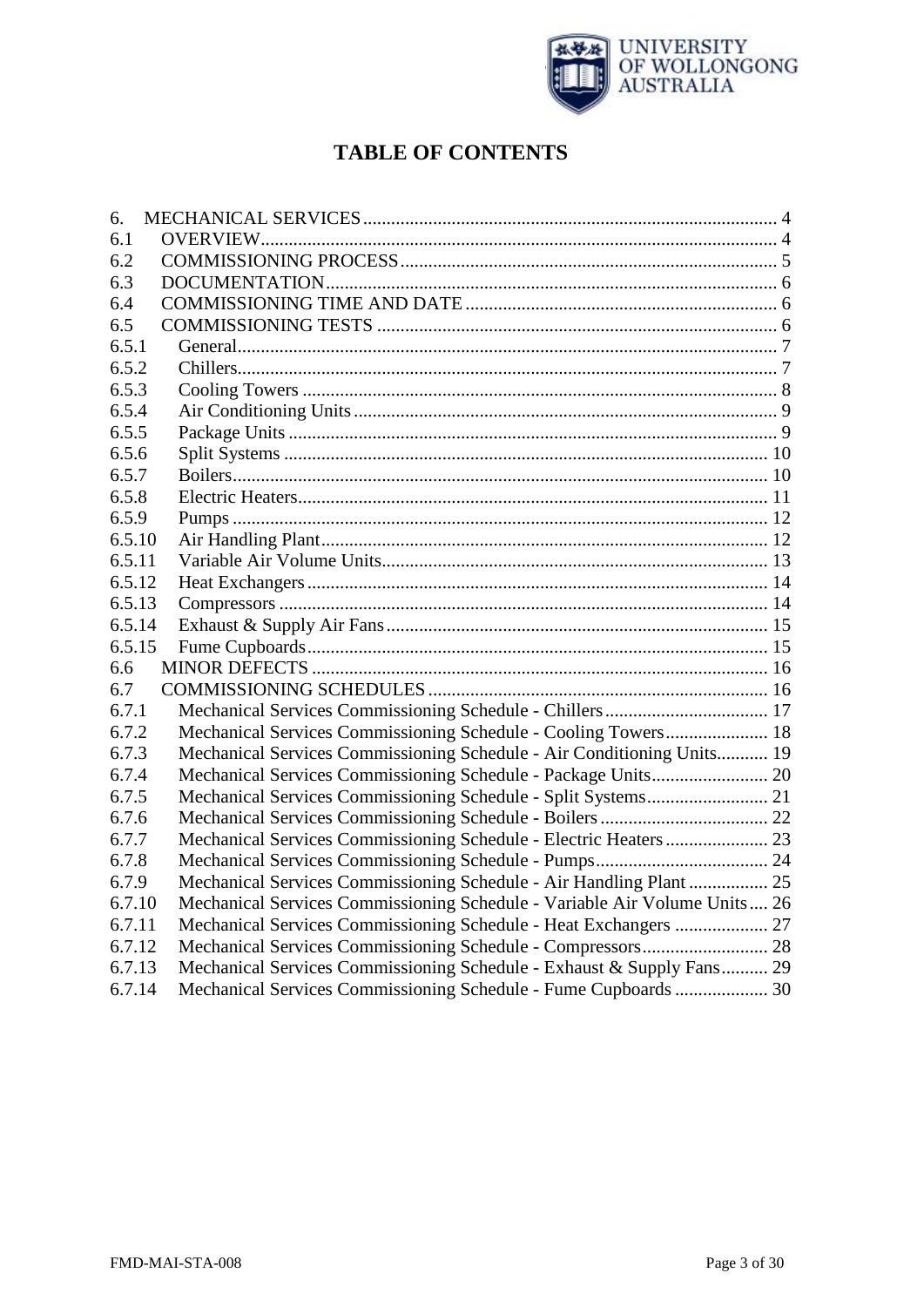

#### <span id="page-3-0"></span>**6. MECHANICAL SERVICES**

The mechanical services comprise heating, ventilation and air conditioning (HVAC) systems and equipment. The mechanical services provide heating and cooling to maintain space conditions within University of Wollongong (UOW) facilities.

The mechanical services comprise:

- a. Cooling Systems;
- b. Heating Systems;
- c. Ventilation Systems; and
- d. Air Conditioning Units.

#### <span id="page-3-1"></span>**6.1 OVERVIEW**

The quality control process for the mechanical services involves the following stages:

| <b>Stages</b> | <b>Description</b>                                                                                                                                                                                                                                                                                                                                                                                                            | <b>Parties Involved</b>                                                    |
|---------------|-------------------------------------------------------------------------------------------------------------------------------------------------------------------------------------------------------------------------------------------------------------------------------------------------------------------------------------------------------------------------------------------------------------------------------|----------------------------------------------------------------------------|
| Stage 1       | Unit Testing - Performed by the manufacturer of the<br>equipment.                                                                                                                                                                                                                                                                                                                                                             | Manufacturer                                                               |
| Stage 2       | Installation Inspections - Performed by the Mechanical design<br>engineer and the UOW project manager during the installation<br>process. The objective is to identify poorly installed<br>equipment or areas of non-compliance with the provisions of<br>the design specifications. Provided the defect is identified at<br>an early stage, the cost of remedial work and delays to the<br>project program can be minimised. | <b>Mechanical Design</b><br>Engineer and UOW<br>Project Manager            |
| Stage 3       | Final Commissioning - Performed by the installation<br>contractor and witnessed by the Mechanical design engineer<br>and the UOW project manager.                                                                                                                                                                                                                                                                             | Contractor,<br><b>Mechanical Design</b><br>engineer UOW<br>Project Manager |

*Table 1- Commissioning Stages*

Final commissioning is the most important part of the quality control process. It is at this stage of the project that the project manager will determine whether the system is ready to be approved for Practical Completion.

All commissioning tests are critical and shall be performed to ensure that all mechanical services operate correctly. It is UOW's objective to complete the commissioning tests with zero defects remaining in the system.

The mechanical services commissioning tests have been designed to test the functionality and performance of all plant, equipment and devices. It is important that the mechanical services be tested under all operational conditions to ensure that the mechanical services operate efficiently and safely and comply with the design specification.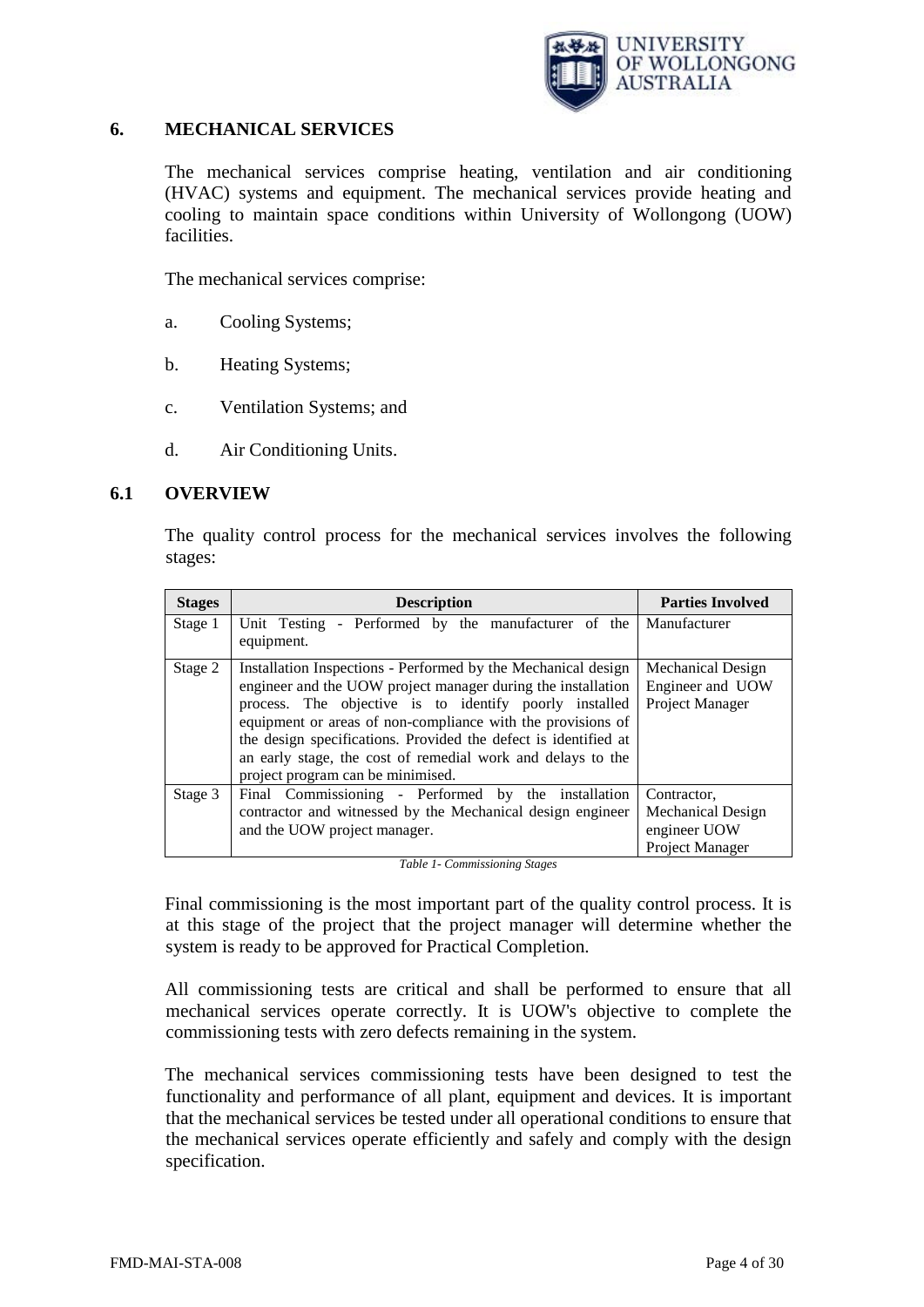

#### <span id="page-4-0"></span>**6.2 COMMISSIONING PROCESS**

The following flow diagram depicts the commissioning process:



*Figure 1 - Commissioning Process Flowchart*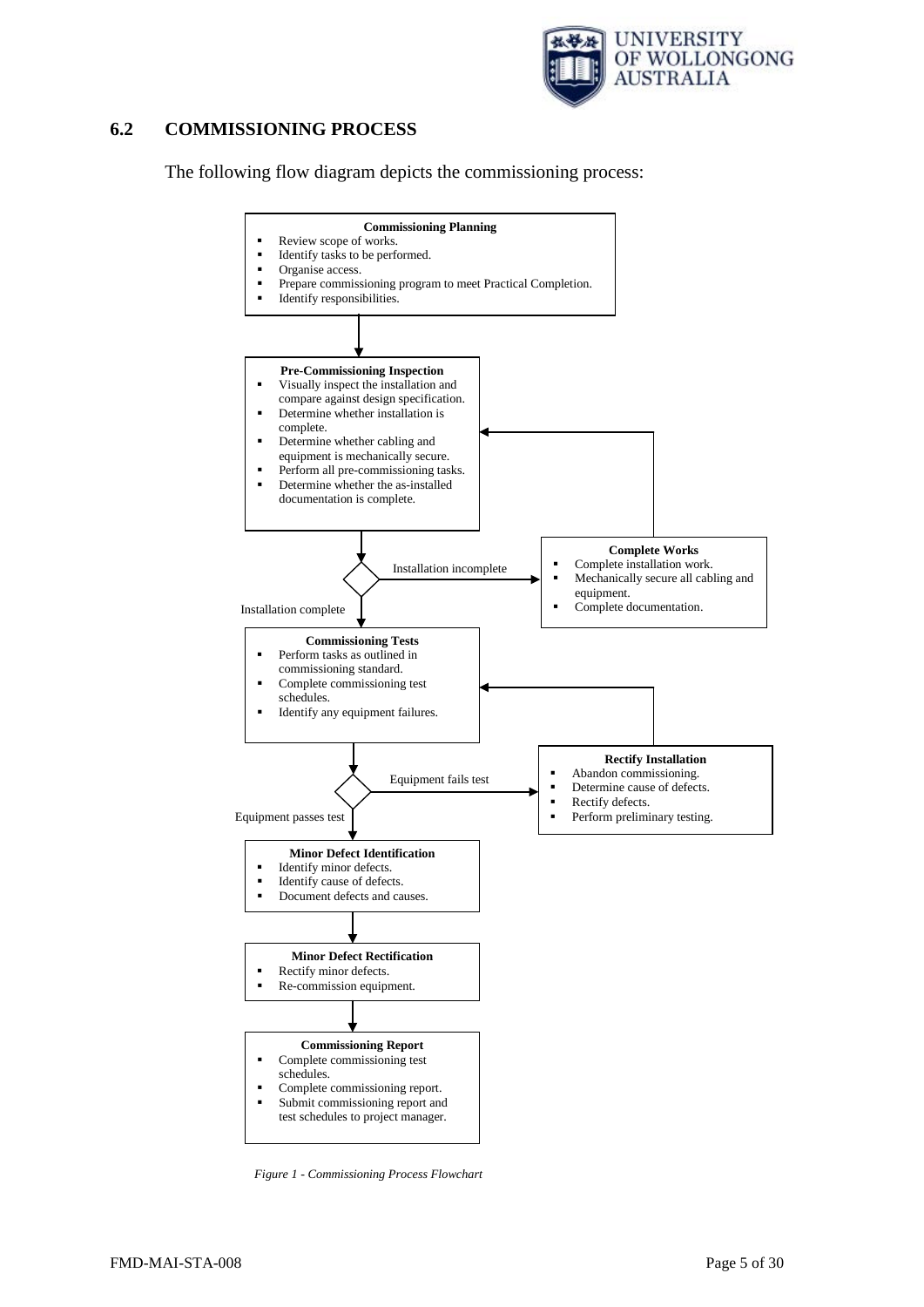

#### <span id="page-5-0"></span>**6.3 DOCUMENTATION**

The contractor shall submit a complete set of documentation to the project manager no later than one (1) week prior to the planned commissioning date. As a minimum the documentation shall comprise:

- a. As-installed drawings;
- b. Equipment technical manuals;
- c. Equipment operation manuals.

The contractor shall obtain written approval from the project manager of the documentation before commencing the commissioning tests.

#### <span id="page-5-1"></span>**6.4 COMMISSIONING TIME AND DATE**

The contractor shall submit a program to the project manager containing the proposed time and date for each commissioning test at least two (2) weeks prior to the planned commissioning date. The program must contain allowances for defect rectification and remedial works.

The contractor shall obtain written approval of the program from the project manager before commencing the commissioning tests.

#### <span id="page-5-2"></span>**6.5 COMMISSIONING TESTS**

Commissioning tests shall be performed to assess the functionality and performance of the mechanical services. Each commissioning test is specific to the equipment being tested.

Where a Building Monitoring and Control System (BMCS) has been installed, it may be more efficient for the BMCS and mechanical services commissioning tests to be run concurrently. Where mechanical services are controlled locally, i.e. by local electric or pneumatic controls, then the controlling equipment or devices must be commissioned in conjunction with the mechanical services.

Persons with qualifications and experience suitable for the testing and inspection tasks shall perform all commissioning tasks and associated remedial work.

As each commissioning test is performed, the results shall be recorded on the appropriate commissioning test schedule. Any comments regarding abnormal operation in particular to failed tests shall be recorded in the comments section of the commissioning schedule.

If the plant, equipment or device fails a test then the commissioning process shall be abandoned. The contractor shall determine the cause of the defects and retest the equipment. A report shall be provided to the project manager outlining the cause of the failure and the action taken to ensure that the remainder of the installation shall not experience the same failure.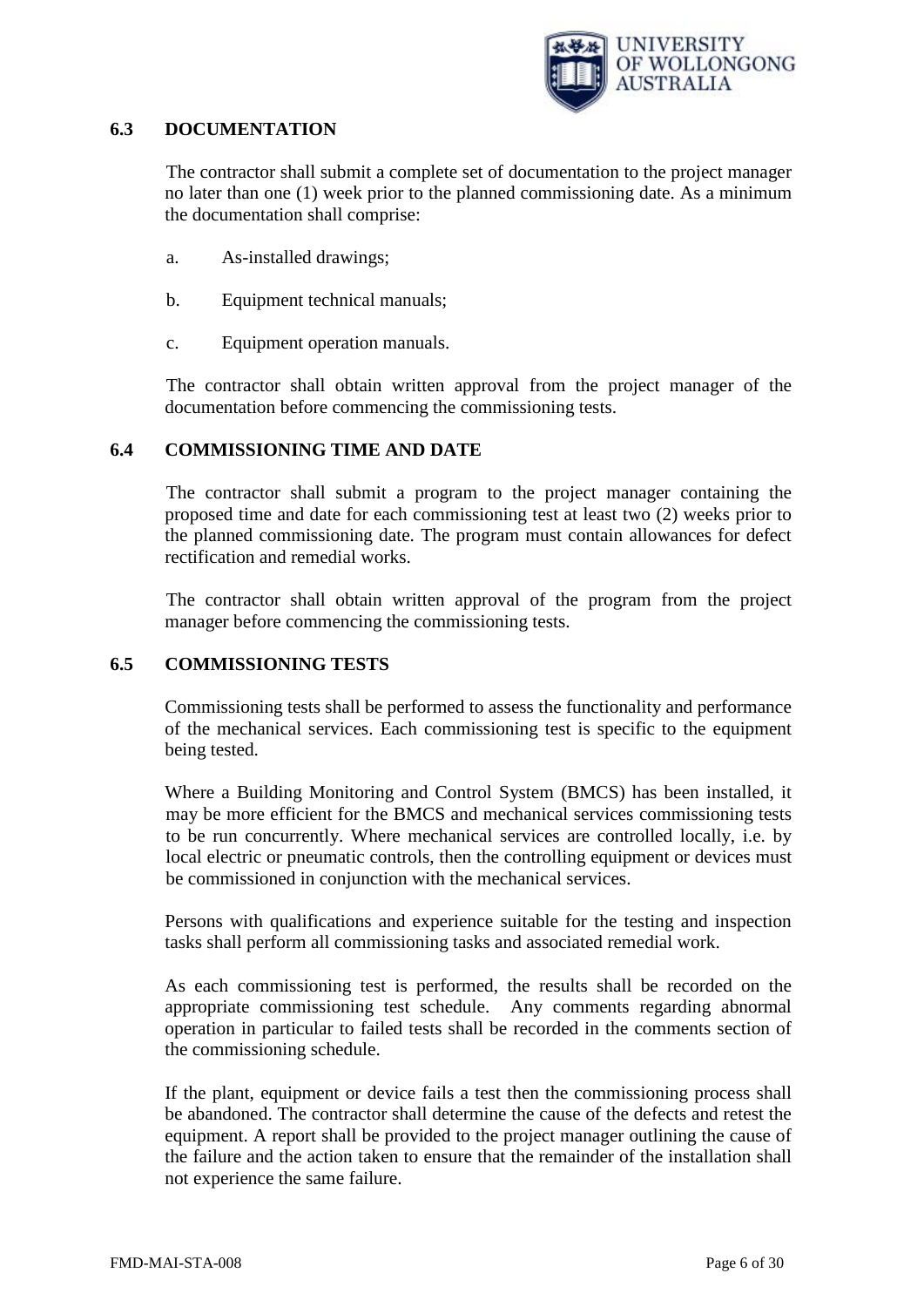

## <span id="page-6-0"></span>**6.5.1 General**

All tests shall be performed in accordance with relevant codes, regulations and standards. Appropriate safety precautions and procedures must be followed at all times.

Following are the general commissioning procedures that apply to all plant, equipment and devices:

- a. Verify that all plant and equipment has been installed at the location and is configured as specified in the design documentation;
- b. For all mechanical commissioning tests, a record of the test results shall be maintained (refer section 6.7 Commissioning Schedules);
- c. For all defects identified, the corrective action must be recorded and the equipment shall be retested.

# <span id="page-6-1"></span>**6.5.2 Chillers**

The following commissioning tasks shall be performed for all central chiller plant:

- a. Verify that all chiller plant and equipment is mechanically secure and that vibration provisions have been installed;
- b. Verify that all piping has been correctly sized;
- c. Verify that all piping connections have been correctly sealed to eliminate leakage;
- d. Verify that the make-up has been installed correctly
- e. Verify that the buffer tank has been installed correctly
- f. Verify that air bleeds have installed correctly
- g. Verify that all piping has been correctly insulated;
- h. Verify the operation of all switches, valves (including CHW bypass) and indicating devices;
- i. Verify that all chilled water temperature sensors have been calibrated;
- j. Verify operation of the emergency stop devices;
- k. Verify the start/stop operation;
- l. Verify full load operation;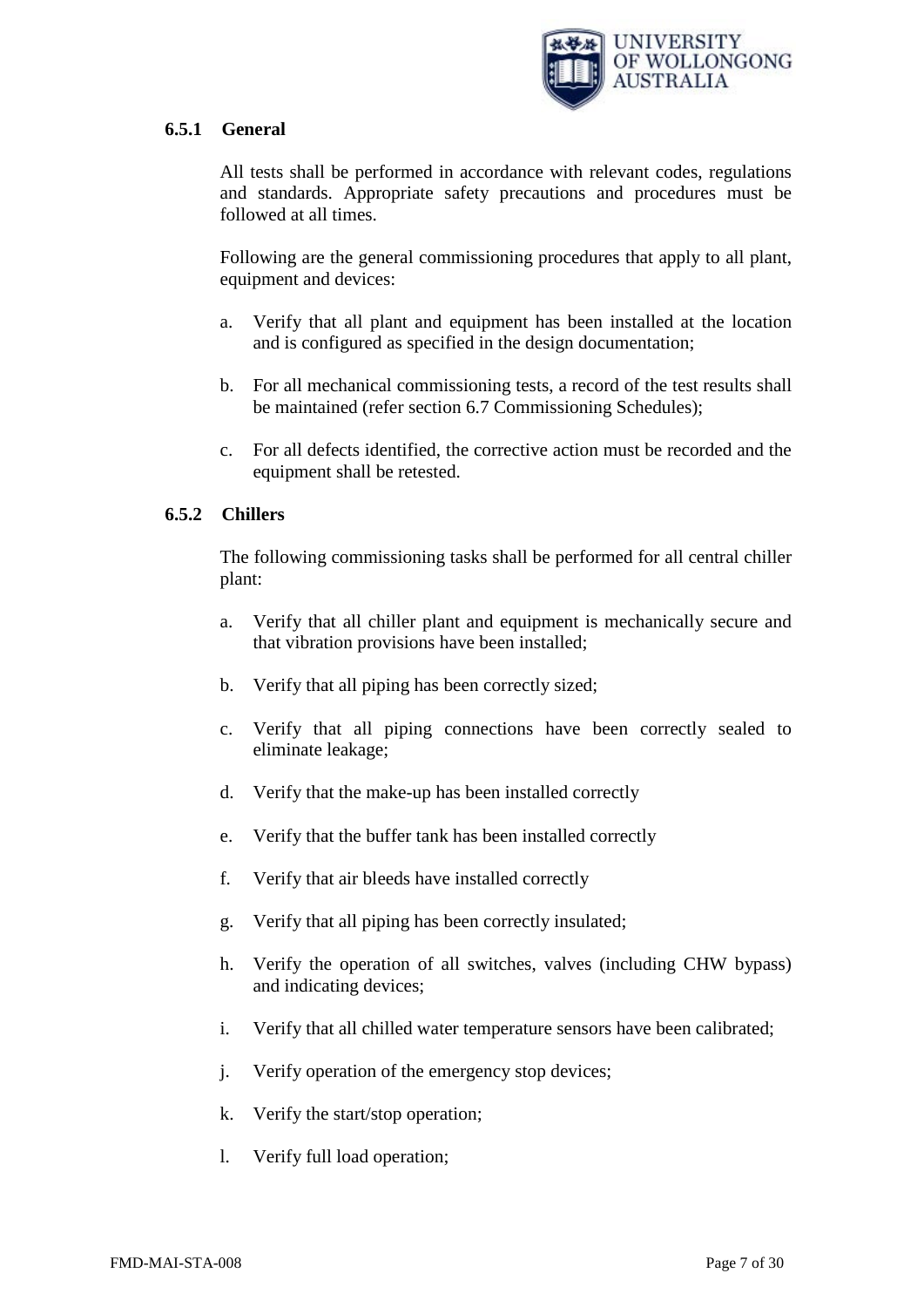

- m. Verify the operation of chiller staging;
- n. Verify sequencing and control routines;
- o. Verify that the quantity and temperature of the chilled water is sufficient to meet the specified cooling requirement;
- p. Verify that control devices produce the correct signals and where a BMCS is installed ensure that the correct data is transmitted;
- q. Verify that all equipment has been clearly labelled and complies with UOW's labelling convention.

# <span id="page-7-0"></span>**6.5.3 Cooling Towers**

The following commissioning tasks shall be performed for all cooling towers:

- a. Verify that the cooling tower and associated equipment is mechanically secure;
- b. Verify that all piping has been correctly sized;
- c. Verify that all piping connections have been correctly secured and sealed to eliminate leakage;
- d. Verify that all piping has been correctly insulated;
- e. Verify that tower drain pipe work is installed correctly
- f. Verify the operation of all switches, valves, air bleeds, by-pass valves and indicating devices;
- g. Ensure that all new cooling towers have been pre-treated for corrosion and microbial control;
- h. Verify that the chemical dosing equipment provides chemicals to prohibit microbial growth;
- i. Verify the water temperature sensors have been correctly calibrated;
- j. Verify the operation of variable speed drive controls of cooling tower fans;
- k. Verify that the cooling tower cools the condenser water to the specified design approach for specified load requirements;
- l. Verify that control devices produce the correct signals and where a BMCS is installed ensure that the correct data is transmitted;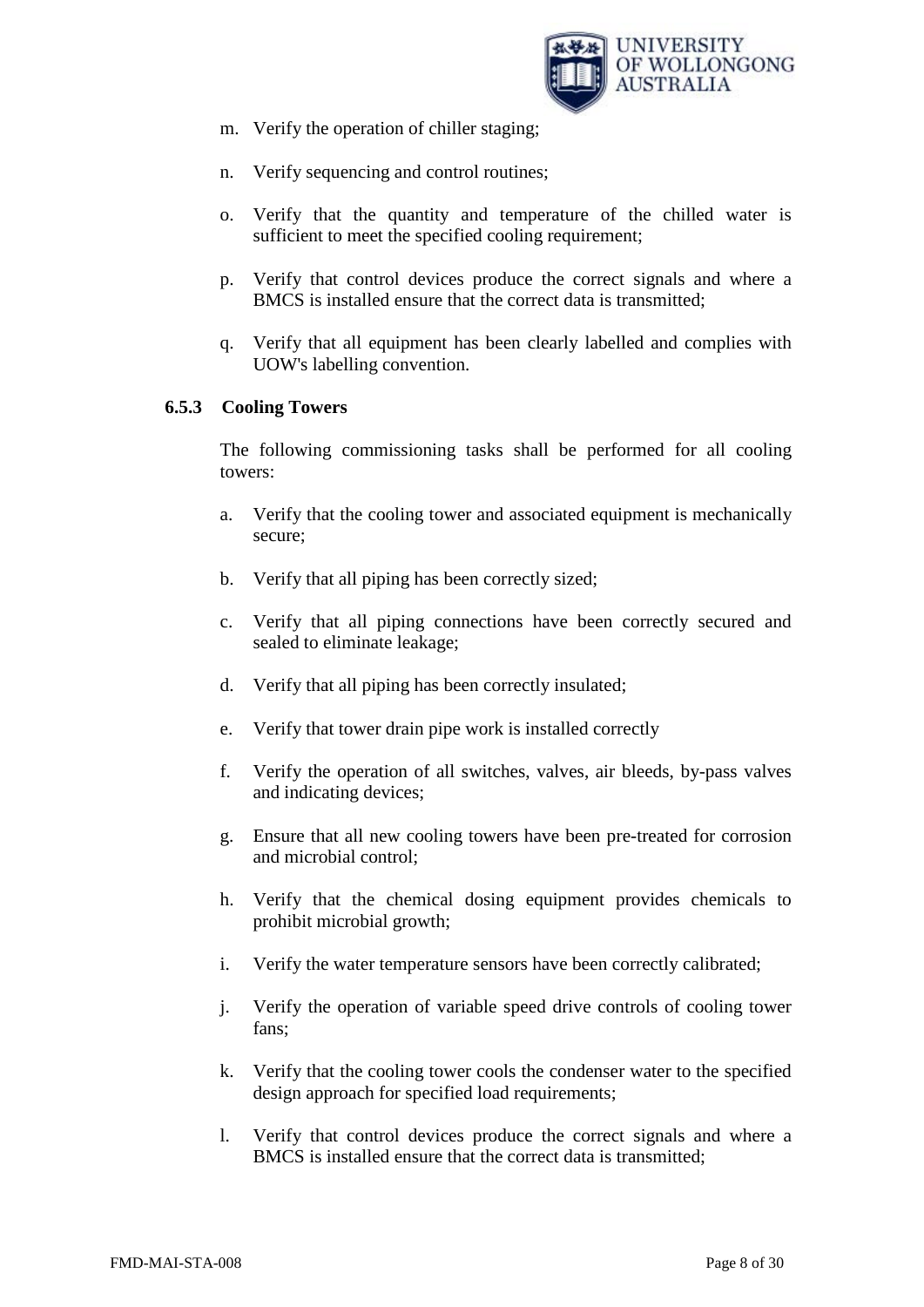

m. Verify that all equipment has been clearly labelled and complies with UOW's labelling convention.

# <span id="page-8-0"></span>**6.5.4 Air Conditioning Units**

The following commissioning tasks shall be performed for all air conditioning units:

- a. Verify the equipment is mechanically secure and that vibration provisions have been installed;
- b. Verify the operation of all switches, valves and indicating devices;
- c. Verify the air temperature sensors have been correctly calibrated;
- d. Verify the start/stop operation;
- e. Verify the operation of the heating and cooling components;
- f. Verify the operation of the condenser;
- g. Verify that control devices produce the correct signals and where a BMCS is installed ensure that the correct data is transmitted;
- h. Verify that all equipment has been clearly labelled and complies with UOW's labelling convention.

# <span id="page-8-1"></span>**6.5.5 Package Units**

The following commissioning tasks shall be performed for all package units:

- a. Verify the equipment is mechanically secure and that vibration provisions have been installed;
- b. Verify that all piping has been correctly sized;
- c. Verify that all piping connections have been secured and sealed to eliminate leakage;
- d. Verify that all piping has been correctly insulated;
- e. Verify that condensate drains have been installed correctly
- f. Verify the operation of all switches, valves and indicating devices;
- g. Verify the air temperature sensors have been correctly calibrated;
- h. Verify the start/stop operation;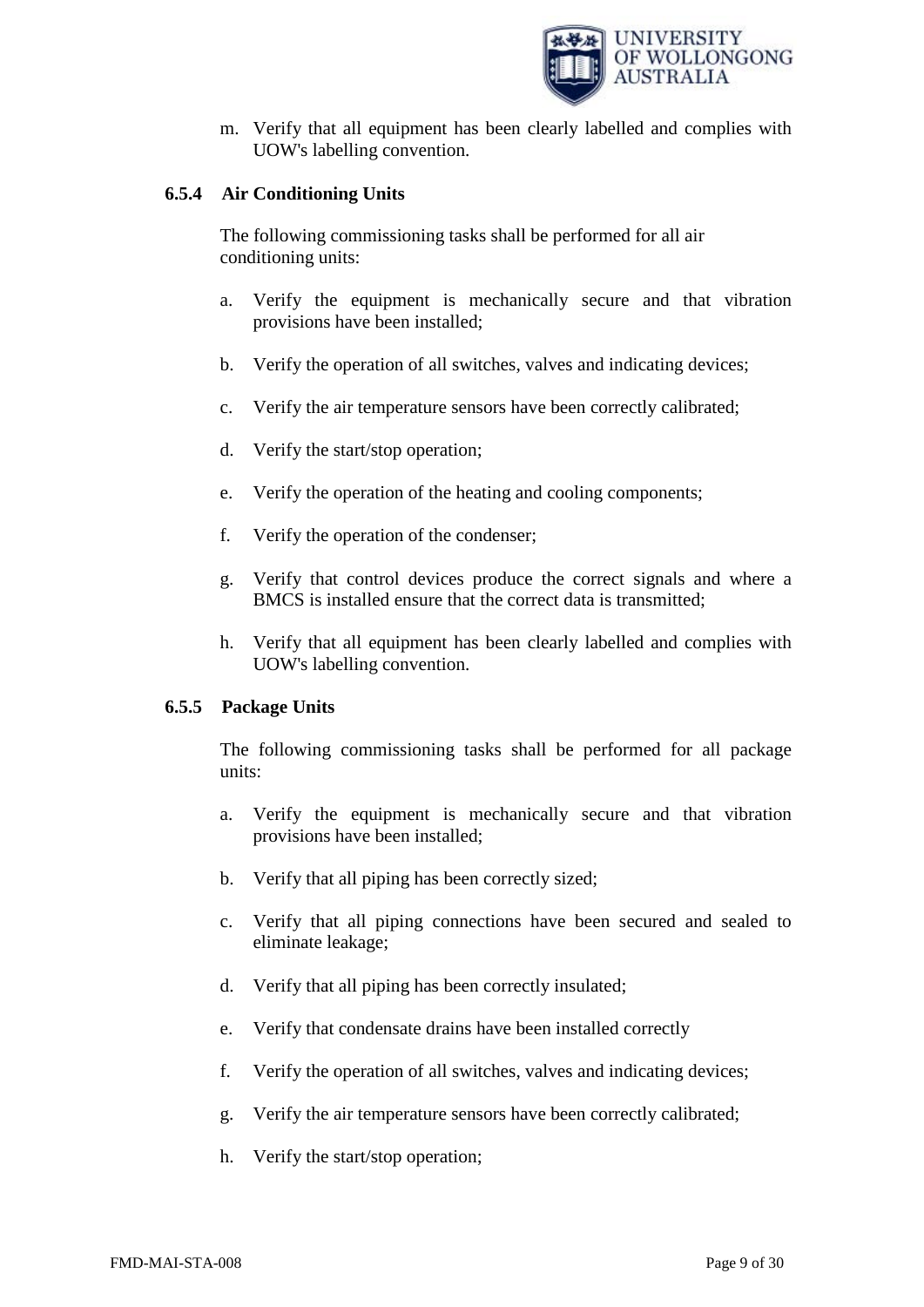

- i. Verify the operation of the cooling/heating system;
- j. Verify the operation of the heating coils (where appropriate);
- k. Verify that control devices produce the correct signals and where a BMCS is installed ensure that the correct data is transmitted;
- l. Verify that all equipment has been clearly labelled and complies with UOW's labelling convention.

#### <span id="page-9-0"></span>**6.5.6 Split Systems**

The following commissioning tasks shall be performed for all split air conditioning systems:

- a. Verify that the evaporator unit and the condensing unit have been mechanically secured;
- b. Verify all modes of operation operate correctly;
- c. Verify the interconnecting pipework and wiring has been installed correctly;
- d. Verify the condensate drain has been installed correctly;
- e. Verify the roof penetrations are as per UOW design standards (where appropriate);
- h. Verify that control devices produce the correct signals and where a BMCS is installed ensure that the correct data is transmitted;
- i. Verify that all equipment has been clearly labelled and complies with UOW's labelling convention.

#### <span id="page-9-1"></span>**6.5.7 Boilers**

The following commissioning tasks shall be performed for all boilers:

- a. Verify that all boiler plant and equipment is mechanically secure;
- b. Verify that all piping has been correctly sized;
- c. Verify that all piping connections have been correctly sealed to eliminate leakage;
- d. Verify that all piping has been correctly insulated;
- e. Verify the operation of all switches, valves and indicating devices;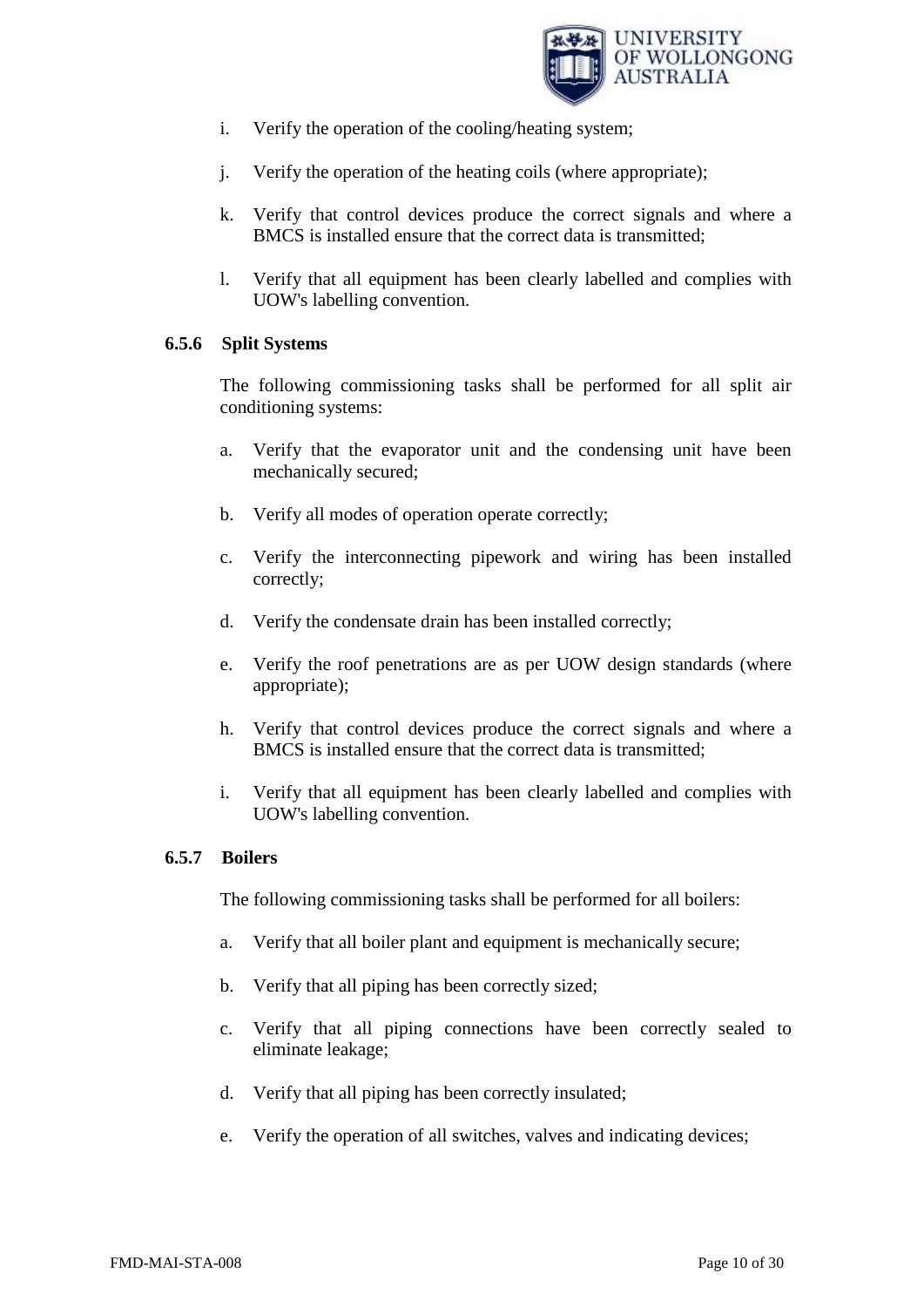

- f. Verify that all hot water and/or steam temperature sensors have been calibrated;
- g. Verify controls operation;
- h. Verify that gas and oil burners ignite correctly;
- i. Verify operation of the emergency stop devices;
- j. Verify that the boiler provides heated water at the temperature defined in the design specification;
- k. Verify that control devices produce the correct signals and where a BMCS is installed ensure that the correct data is transmitted;
- l. Verify that all equipment has been clearly labelled and complies with UOW's labelling convention.

# <span id="page-10-0"></span>**6.5.8 Electric Heaters**

The following commissioning tasks shall be performed for all electric heaters:

- a. Verify the equipment has been mechanically secured;
- b. Verify that all cabling has been correctly sized;
- c. Verify that all cabling connections have been correctly terminated;
- d. Verify that all cabling has been correctly insulated;
- e. Verify the start/stop operation;
- f. Verify the operation of all switches and indicating devices;
- g. Verify the air temperature sensors have been calibrated;
- h. Verify the operation of the heating element;
- i. Verify that control devices produce the correct signals and where a BMCS is installed ensure that the correct data is transmitted;
- <span id="page-10-1"></span>j. Verify that all equipment has been clearly labelled and complies with UOW's labelling convention.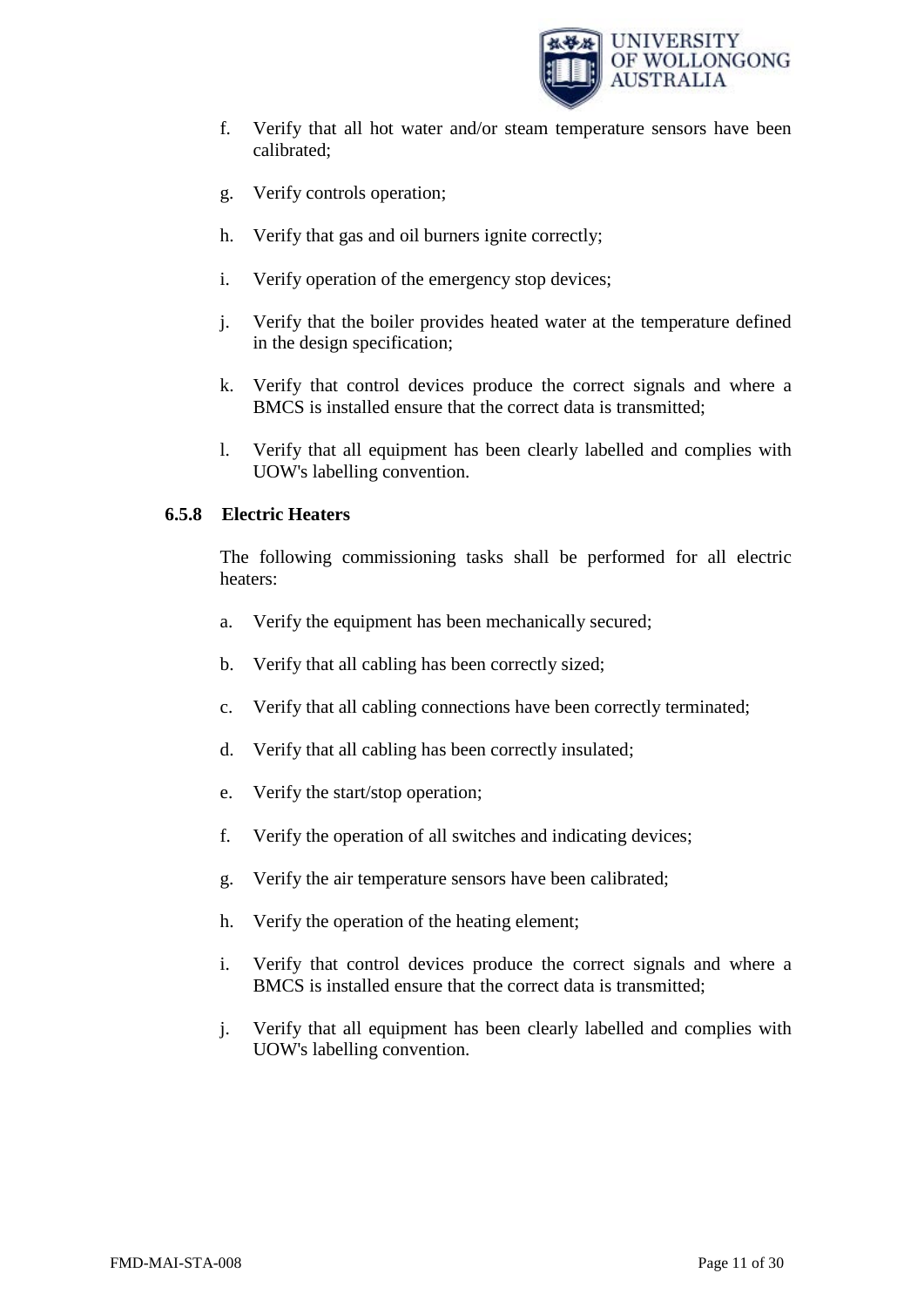

#### **6.5.9 Pumps**

The following commissioning tasks shall be performed for all pumps:

- a. Verify that the pump and associated piping have been correctly sized to meet peak demand;
- b. Verify that all pumps have been securely mounted and that vibration provisions have been installed where necessary;
- c. Verify that all piping connections have been correctly secured and sealed to eliminate leakage;
- d. Verify that all piping has been correctly insulated;
- e. Verify the operation of all switches, valves and indicating devices;
- f. Verify the pump supplies the necessary flow rate(s) as required in the design specification;
- g. Verify variable speed drive control and pump performance;
- h. Verify that all pumps have been clearly labelled and comply with UOW's labelling convention.

#### <span id="page-11-0"></span>**6.5.10 Air Handling Plant**

The following commissioning tasks shall be performed for all air handling plant:

- a. Verify that all air handling plant and equipment is mechanically secure and that vibration provisions have been installed;
- b. Verify that all ducts have been mechanically secured;
- c. Verify that all ducts have been correctly sealed to prevent loss of pressure;
- d. Verify that all ducting has been correctly sized;
- e. Verify that diffusers have been correctly sized and installed;
- f. Verify that air filters have been correctly sized and installed;
- g. Verify the operation of all switches and indicating devices;
- h. Verify the air temperature sensors have been calibrated;
- i. Verify that all dampers open and close correctly;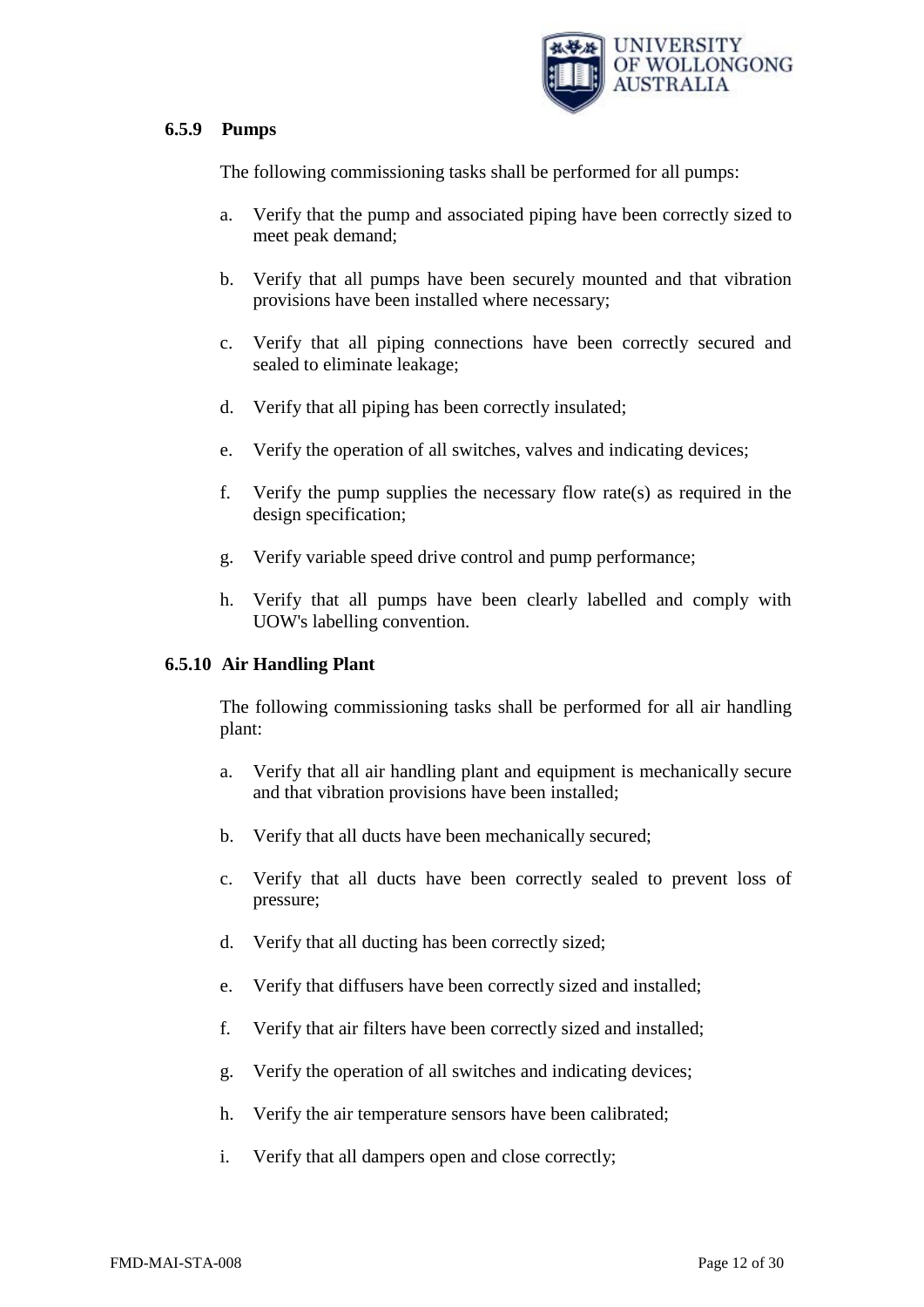

- j. Verify the start/stop operation;
- k. Verify operation of the emergency stop devices;
- l. Verify sequencing and control routines;
- m. Verify that the air handling plant has been correctly sized to meet the required space conditions in the design specification;
- n. Verify that the pressure drops across filters;
- o. Verify that condensate drains have been installed correctly;
- p. Verify that control devices produce the correct signals and where a BMCS is installed ensure that the correct data is transmitted;
- q. Verify that all equipment has been clearly labelled and complies with UOW's labelling convention.

# <span id="page-12-0"></span>**6.5.11 Variable Air Volume Units**

The following commissioning tasks shall be performed for all variable air volume units:

- a. Verify that all variable air volume units are mechanically secure;
- b. Verify that all ducting has been correctly sized;
- c. Verify that diffusers have been correctly sized and installed;
- d. Verify the operation of all switches and indicating devices;
- e. Verify that all associated air temperature sensors and pressure sensors have been calibrated;
- f. Verify that all dampers open and close correctly;
- g. Verify the start/stop operation;
- h. Verify control routines;
- i. Verify that the variable air volume units has been correctly sized and spaced to meet the required space conditions;
- j. Verify that the variable air volume units can produce the airflow required to achieve the desired space conditions;
- k. Verify that control devices produce the correct signals and where a BMCS is installed ensure that the correct data is transmitted;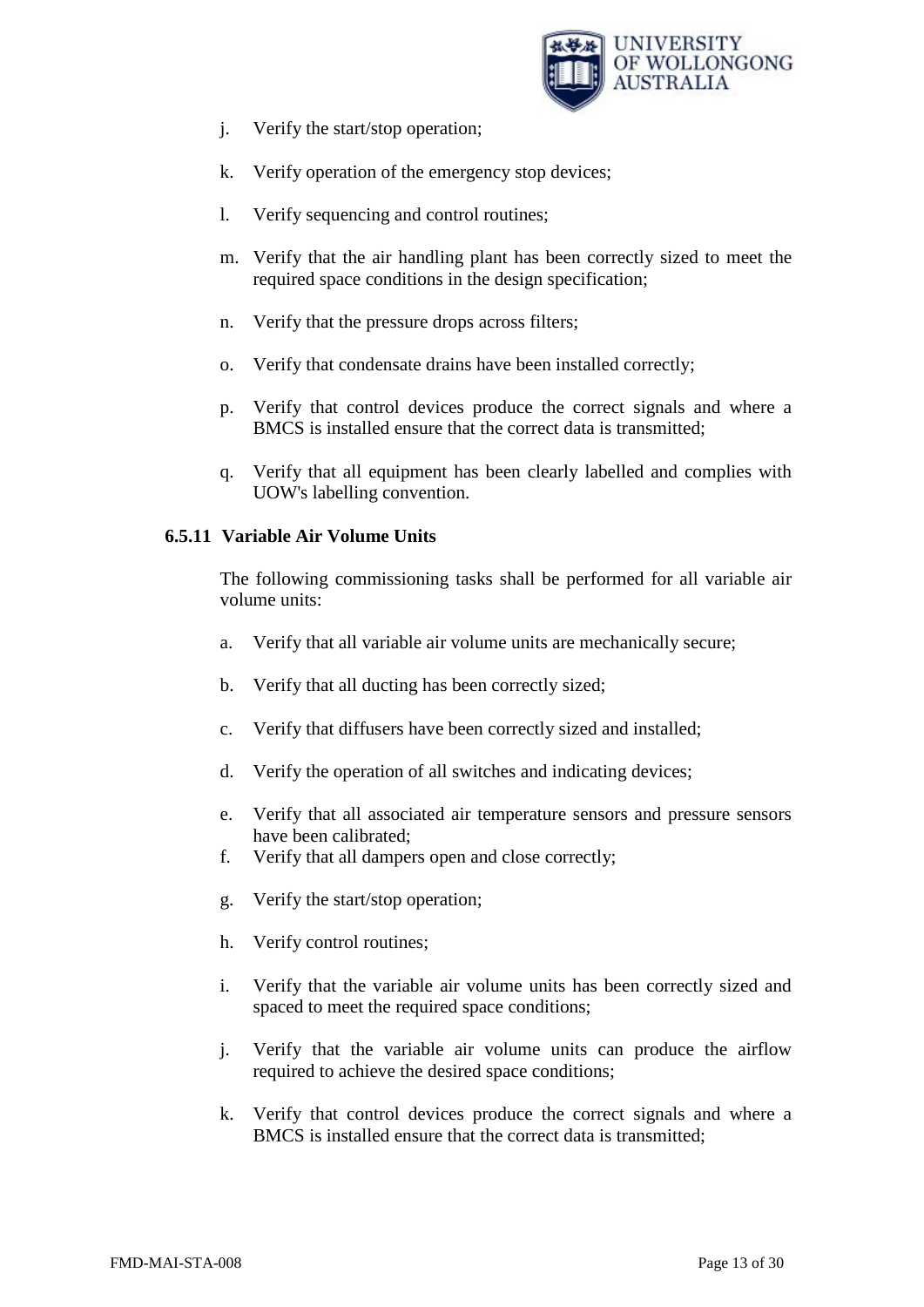

l. Verify that all equipment has been clearly labelled and complies with UOW's labelling convention.

## <span id="page-13-0"></span>**6.5.12 Heat Exchangers**

The following commissioning tasks shall be performed for all heat exchangers:

- a. Verify heat exchangers have been correctly interconnected with the primary plant;
- b. Verify that all piping has been correctly sized;
- c. Verify that all piping connections have been correctly sealed to eliminate leakage;
- d. Verify that all piping has been correctly insulated;
- e. Verify the heat exchanger transfers heat at the required rate;
- f. Verify that all equipment has been clearly labelled and complies with UOW's labelling convention.

#### <span id="page-13-1"></span>**6.5.13 Compressors**

The following commissioning tasks shall be performed for all compressors:

- a. Verify that all compressors are mechanically secure and that vibration provisions have been installed;
- b. Verify that all piping has been correctly sized;
- c. Verify that all piping connections have been correctly sealed to eliminate leakage;
- d. Verify that all piping has been correctly insulated;
- e. Verify that all pressure sensors have been calibrated;
- f. Verify that the compressor produces the pressure required in the design specification;
- <span id="page-13-2"></span>g. Verify that all equipment has been clearly labelled and complies with UOW's labelling convention.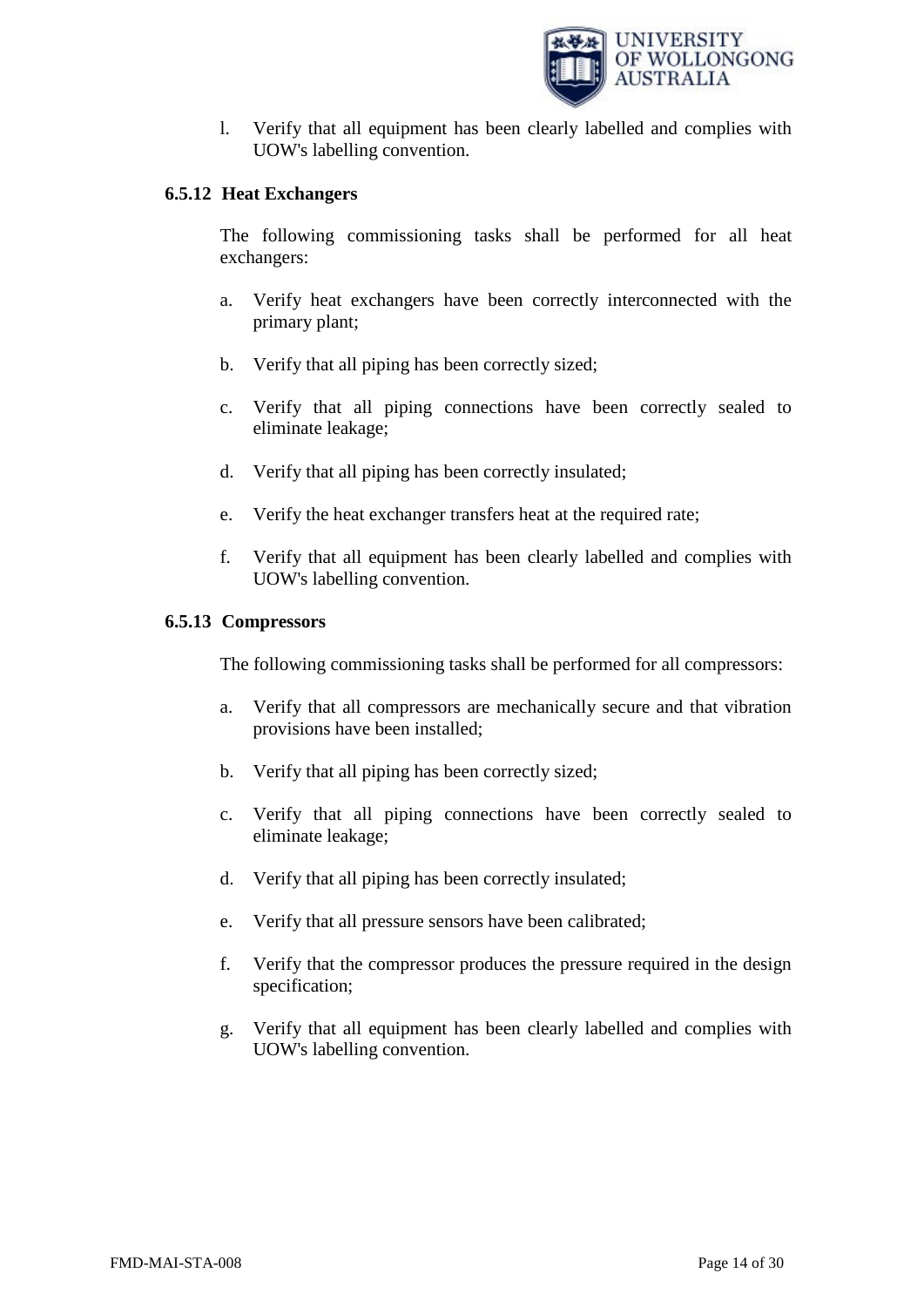

#### **6.5.14 Exhaust & Supply Air Fans**

The following commissioning tasks shall be performed for all exhaust and supply air fans:

- a. Verify that all fans are mechanically secure and that vibration provisions have been installed;
- b. Verify that all ducts have been mechanically secured and that vibration provisions have been installed;
- c. Verify that all ducts have been correctly sealed to prevent loss of pressure;
- d. Verify that all ducting has been correctly sized;
- e. Verify the operation of all switches and indicating devices;
- f. Verify that dampers open and close correctly;
- g. Verify the start/stop operation;
- h. Verify adequate separation of exhaust discharge from fresh air intakes;
- i. Verify variable speed drive control and fan performance;
- j. Verify that the fan produces the airflow rate requirement in the design specification;
- k. Verify that control devices produce the correct signals and where a BMCS is installed ensure that the correct data is transmitted;
- l. Verify that all equipment has been clearly labelled and complies with UOW's labelling convention.

# <span id="page-14-0"></span>**6.5.15 Fume Cupboards**

The following commissioning tasks shall be performed for all fume cupboards:

- a. Verify that all fume cupboard equipment is mechanically secure;
- b. Verify the fume cupboard has been installed in an area with adequate safe escape routes provided;
- c. Verify that all fume cupboard equipment has been correctly sealed to prevent escaping fumes;
- d. Verify the operation of the fume cupboard sash;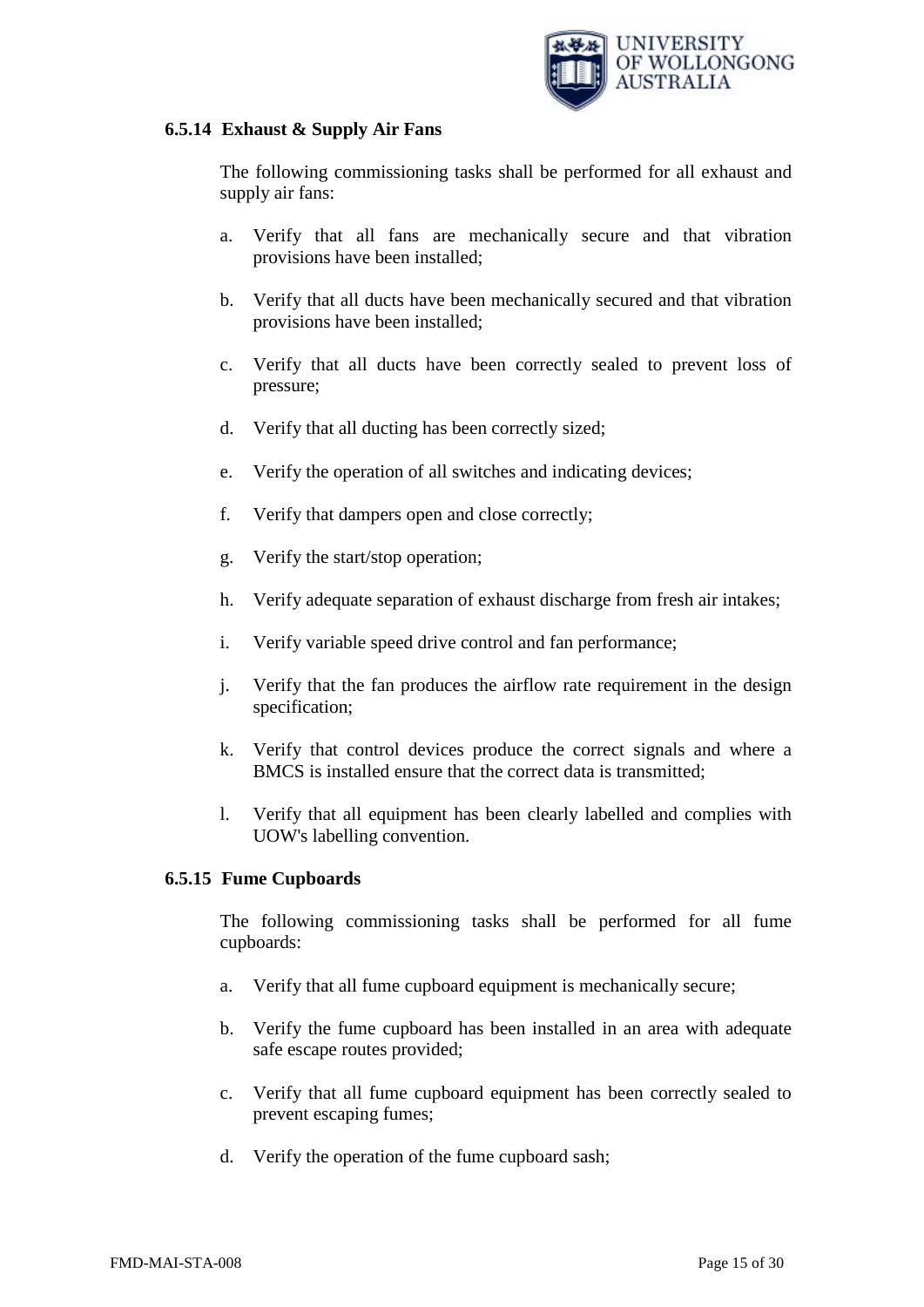

- e. Verify start/stop operation;
- f. Perform a smoke test with the fume cupboard empty. Release smoke in and around the fume cupboard and observe the pattern of airflow. Verify that no reverse flows or eddies can escape from the fume cupboard;
- g. Verify that airflow face velocity at sash opening of fume cupboard meets the manufacturers requirements and the standard set in the design specification;
- h. Verify that the fume cupboard does not produce noise levels in excess of the limit specified in the design specification;
- i. Verify that the lux level at the work surface meets the requirement of the design specification;
- j. Simulate a power failure and verify that automatic emergency isolators and indicator devices operate correctly;
- k. Verify adequate separation of exhaust discharge from fresh air intakes;
- l. Verify variable speed drive control and fan performance;
- m. Verify that the fan produces the airflow rate specified by the manufacturer;
- n. Verify that control devices produce the correct signals and where a BMCS is installed ensure that the correct data is transmitted;
- o. Verify that all equipment has been clearly labelled and complies with UOW's labelling convention.

#### <span id="page-15-0"></span>**6.6 MINOR DEFECTS**

As minor defects are identified during the commissioning tests, each defect shall be rectified before proceeding to the next test. The plant or equipment that was found to be defective will be recorded in the commissioning report.

Once rectification is complete, the plant or equipment shall be retested and the results recorded in the commissioning schedules.

#### <span id="page-15-1"></span>**6.7 COMMISSIONING SCHEDULES**

The commissioning schedules shall be completed in accordance with this standard. Where plant or equipment needs to be retested, the retest results shall be recorded. At the completion of the commissioning tests, UOW shall have one complete set of commissioning schedules containing all sub-systems, equipment and devices that are free of defects.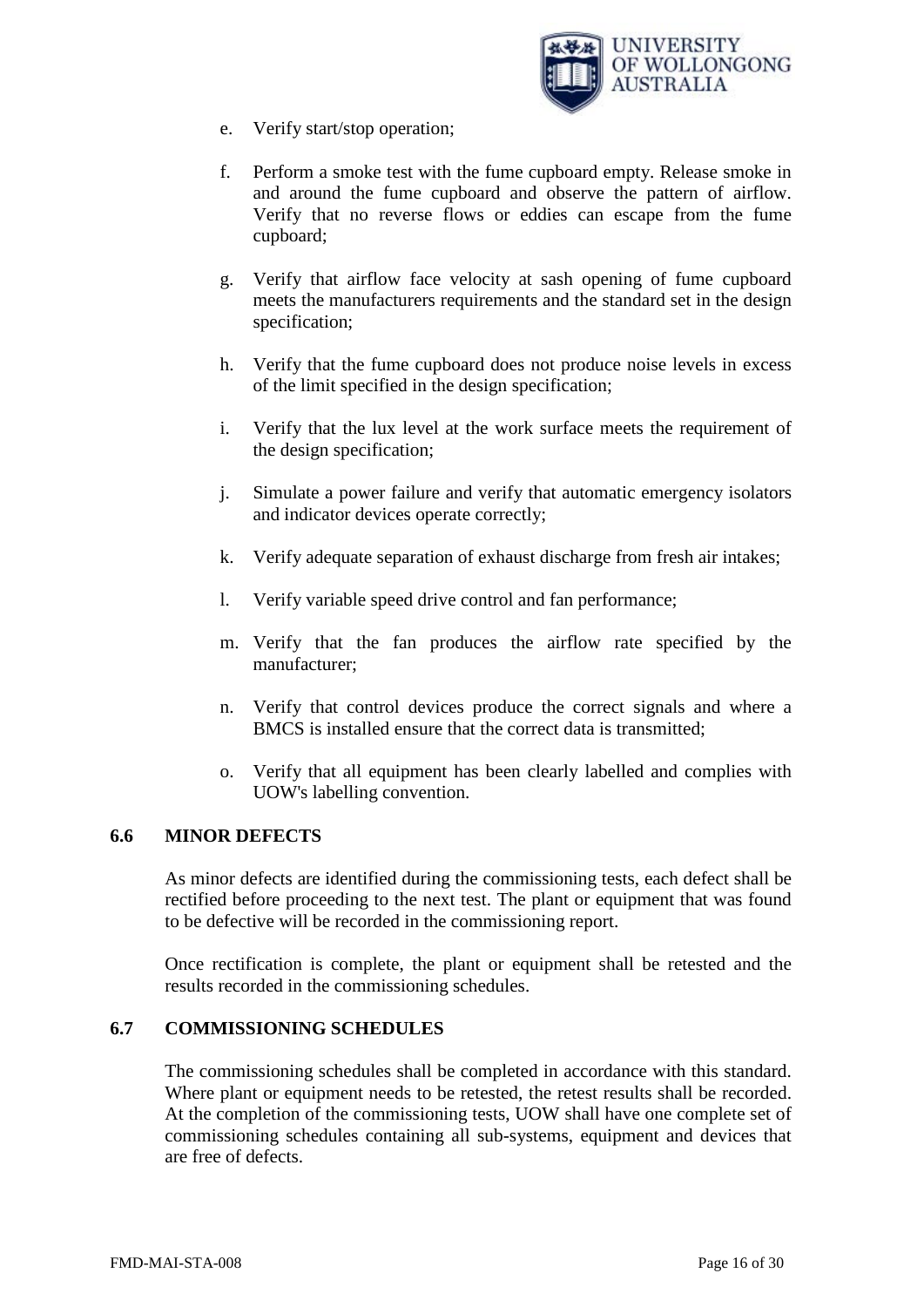

#### **6.7.1 Mechanical Services Commissioning Schedule - Chillers**

| Building Number: ________________<br>Equipment Number: _____________ |        |                        |                             | Equipment Type: _____________ | Equipment Rating:     |  |
|----------------------------------------------------------------------|--------|------------------------|-----------------------------|-------------------------------|-----------------------|--|
| Commissioning Date: __/__/___                                        |        | Commissioning          |                             |                               |                       |  |
| <b>Test</b>                                                          | Pass   | <b>Results</b><br>Fail | <b>Test Reference Notes</b> |                               | <b>Defect Details</b> |  |
| <b>Plant Installation</b>                                            | $\Box$ | $\Box$                 |                             |                               |                       |  |
| Piping Installation, make-up<br>water, buffer tank & air<br>bleeds   | $\Box$ | □                      |                             |                               |                       |  |
| <b>Mechanical Protection</b>                                         | $\Box$ | $\Box$                 |                             |                               |                       |  |
| Piping Insulation                                                    | $\Box$ | $\Box$                 |                             |                               |                       |  |
| Switches                                                             | $\Box$ | $\Box$                 |                             |                               |                       |  |
| <b>Indicating Devices</b>                                            | $\Box$ | $\Box$                 |                             |                               |                       |  |
| Valves including CHW<br>bypass                                       | $\Box$ | $\Box$                 |                             |                               |                       |  |
| <b>Temperature Sensors</b>                                           | $\Box$ | $\Box$                 |                             |                               |                       |  |
| Start/Stop Operation                                                 | $\Box$ | $\Box$                 |                             |                               |                       |  |
| <b>Emergency Stop</b>                                                | $\Box$ | $\Box$                 |                             |                               |                       |  |
| Full Load Operation                                                  | $\Box$ | □                      |                             |                               |                       |  |
| <b>Chiller Staging</b>                                               | $\Box$ | $\Box$                 |                             |                               |                       |  |
| Sequencing                                                           | $\Box$ | $\Box$                 |                             |                               |                       |  |
| Cooling Requirement                                                  | $\Box$ | $\Box$                 |                             |                               |                       |  |
| Control Signals                                                      | $\Box$ | $\Box$                 |                             |                               |                       |  |
| Labelling                                                            | $\Box$ | $\Box$                 |                             |                               |                       |  |

<span id="page-16-0"></span>

Commissioning Contractor Representative: \_\_\_\_\_\_\_\_\_\_\_\_\_\_\_\_\_\_\_\_ Project Manager Reference: \_\_\_\_\_\_\_\_\_\_\_\_\_\_\_\_\_\_\_\_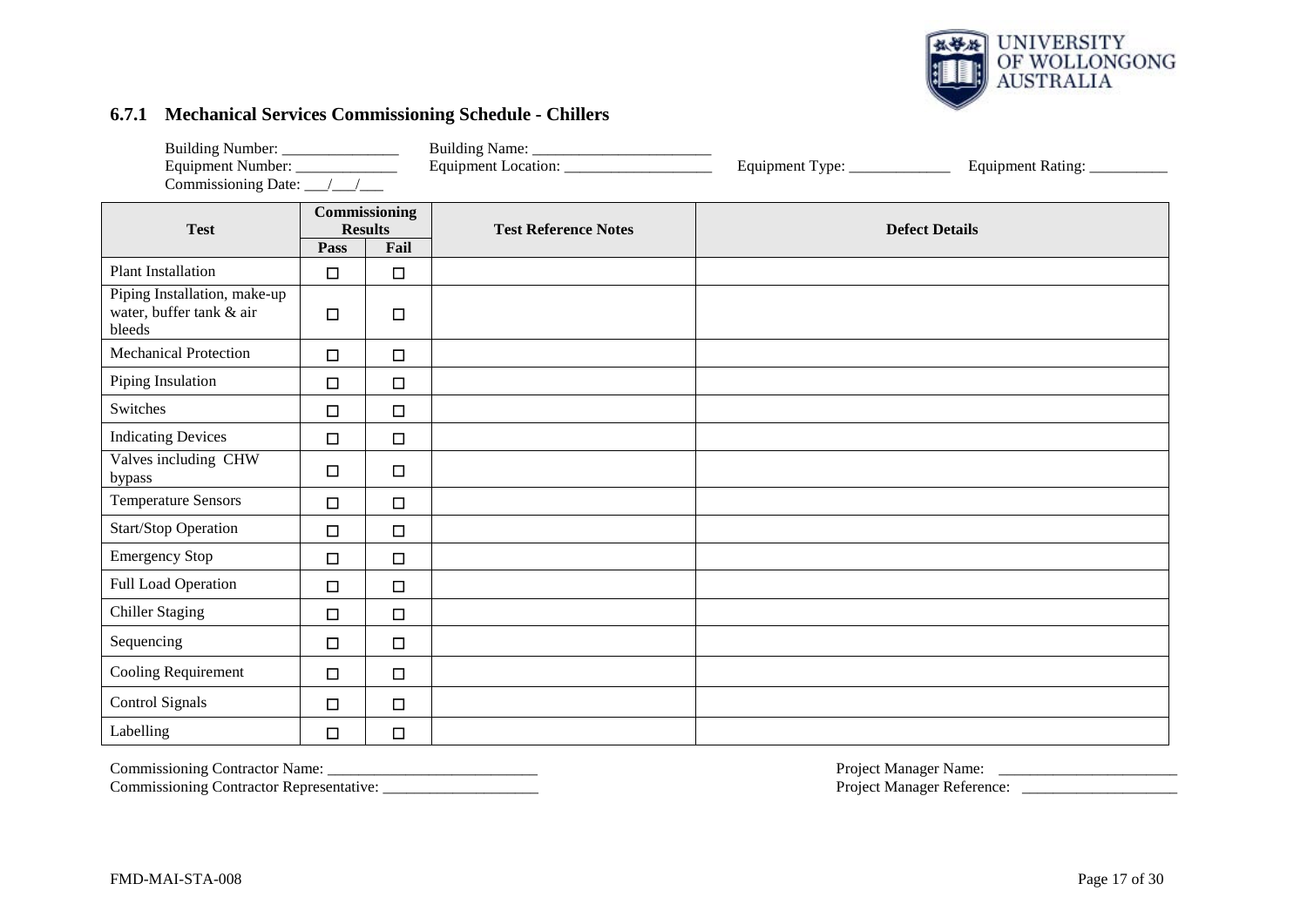

#### **6.7.2 Mechanical Services Commissioning Schedule - Cooling Towers**

| Building Number: ________________<br>Equipment Number: _____________<br>Commissioning Date: $\frac{\sqrt{1-\sqrt{1-\frac{1}{2}}}}{\sqrt{1-\sqrt{1-\frac{1}{2}}}}$ |                                 |        |                             | Equipment Type: _____________ | Equipment Rating: __________ |
|-------------------------------------------------------------------------------------------------------------------------------------------------------------------|---------------------------------|--------|-----------------------------|-------------------------------|------------------------------|
| <b>Test</b>                                                                                                                                                       | Commissioning<br><b>Results</b> |        | <b>Test Reference Notes</b> |                               | <b>Defect Details</b>        |
|                                                                                                                                                                   | Pass                            | Fail   |                             |                               |                              |
| <b>Tower Installation</b>                                                                                                                                         | $\Box$                          | $\Box$ |                             |                               |                              |
| Piping Installation, air<br>bleeds & condensate drain                                                                                                             | $\Box$                          | $\Box$ |                             |                               |                              |
| <b>Mechanical Protection</b>                                                                                                                                      | $\Box$                          | $\Box$ |                             |                               |                              |
| Piping Insulation                                                                                                                                                 | $\Box$                          | $\Box$ |                             |                               |                              |
| Switches                                                                                                                                                          | $\Box$                          | $\Box$ |                             |                               |                              |
| <b>Indicating Devices</b>                                                                                                                                         | $\Box$                          | $\Box$ |                             |                               |                              |
| Valves including CW<br>bypass                                                                                                                                     | $\Box$                          | $\Box$ |                             |                               |                              |
| <b>Chemical Pre-treatment</b>                                                                                                                                     | $\Box$                          | $\Box$ |                             |                               |                              |
| <b>Chemical Dosing</b>                                                                                                                                            | $\Box$                          | $\Box$ |                             |                               |                              |
| <b>Temperature Sensors</b>                                                                                                                                        | $\Box$                          | $\Box$ |                             |                               |                              |
| Variable Speed Control                                                                                                                                            | $\Box$                          | $\Box$ |                             |                               |                              |
| Cooling Requirement                                                                                                                                               | $\Box$                          | $\Box$ |                             |                               |                              |
| <b>Control Signals</b>                                                                                                                                            | $\Box$                          | $\Box$ |                             |                               |                              |
| Labelling                                                                                                                                                         | $\Box$                          | $\Box$ |                             |                               |                              |

<span id="page-17-0"></span>Commissioning Contractor Representative: \_\_\_\_\_\_\_\_\_\_\_\_\_\_\_\_\_\_\_\_ Project Manager Reference: \_\_\_\_\_\_\_\_\_\_\_\_\_\_\_\_\_\_\_\_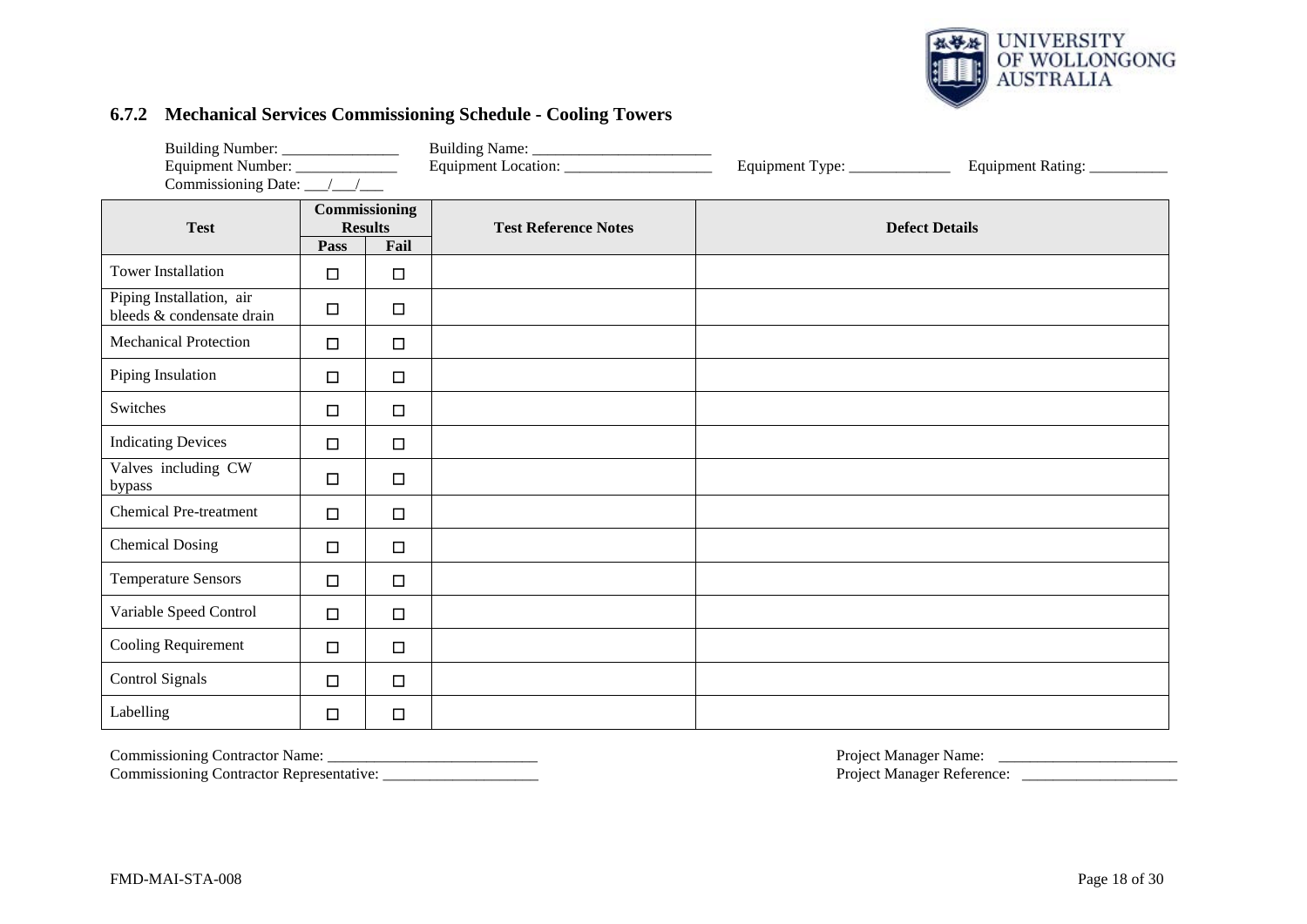

#### **6.7.3 Mechanical Services Commissioning Schedule - Air Conditioning Units**

| Building Number: ________________<br>Equipment Number: _______________<br>Commissioning Date: __/__/___ |        |                                         |                             | Equipment Type: ______________ | Equipment Rating: __________ |
|---------------------------------------------------------------------------------------------------------|--------|-----------------------------------------|-----------------------------|--------------------------------|------------------------------|
| <b>Test</b>                                                                                             | Pass   | Commissioning<br><b>Results</b><br>Fail | <b>Test Reference Notes</b> | <b>Defect Details</b>          |                              |
| <b>Equipment Installation</b>                                                                           | $\Box$ | $\Box$                                  |                             |                                |                              |
| <b>Mechanical Protection</b>                                                                            | $\Box$ | $\Box$                                  |                             |                                |                              |
| Switches                                                                                                | $\Box$ | $\Box$                                  |                             |                                |                              |
| <b>Indicating Devices</b>                                                                               | $\Box$ | $\Box$                                  |                             |                                |                              |
| Valves                                                                                                  | $\Box$ | $\Box$                                  |                             |                                |                              |
| <b>Temperature Sensors</b>                                                                              | $\Box$ | $\Box$                                  |                             |                                |                              |
| Start/Stop Operation                                                                                    | $\Box$ | $\Box$                                  |                             |                                |                              |
| <b>Space Conditions</b><br>Requirement                                                                  | $\Box$ | $\Box$                                  |                             |                                |                              |
| Control Signals                                                                                         | $\Box$ | $\Box$                                  |                             |                                |                              |
| Labelling                                                                                               | $\Box$ | $\Box$                                  |                             |                                |                              |

<span id="page-18-0"></span>Commissioning Contractor Name: \_\_\_\_\_\_\_\_\_\_\_\_\_\_\_\_\_\_\_\_\_\_\_\_\_\_\_ Project Manager Name: \_\_\_\_\_\_\_\_\_\_\_\_\_\_\_\_\_\_\_\_\_\_\_ Commissioning Contractor Representative: \_\_\_\_\_\_\_\_\_\_\_\_\_\_\_\_\_\_\_\_ Project Manager Reference: \_\_\_\_\_\_\_\_\_\_\_\_\_\_\_\_\_\_\_\_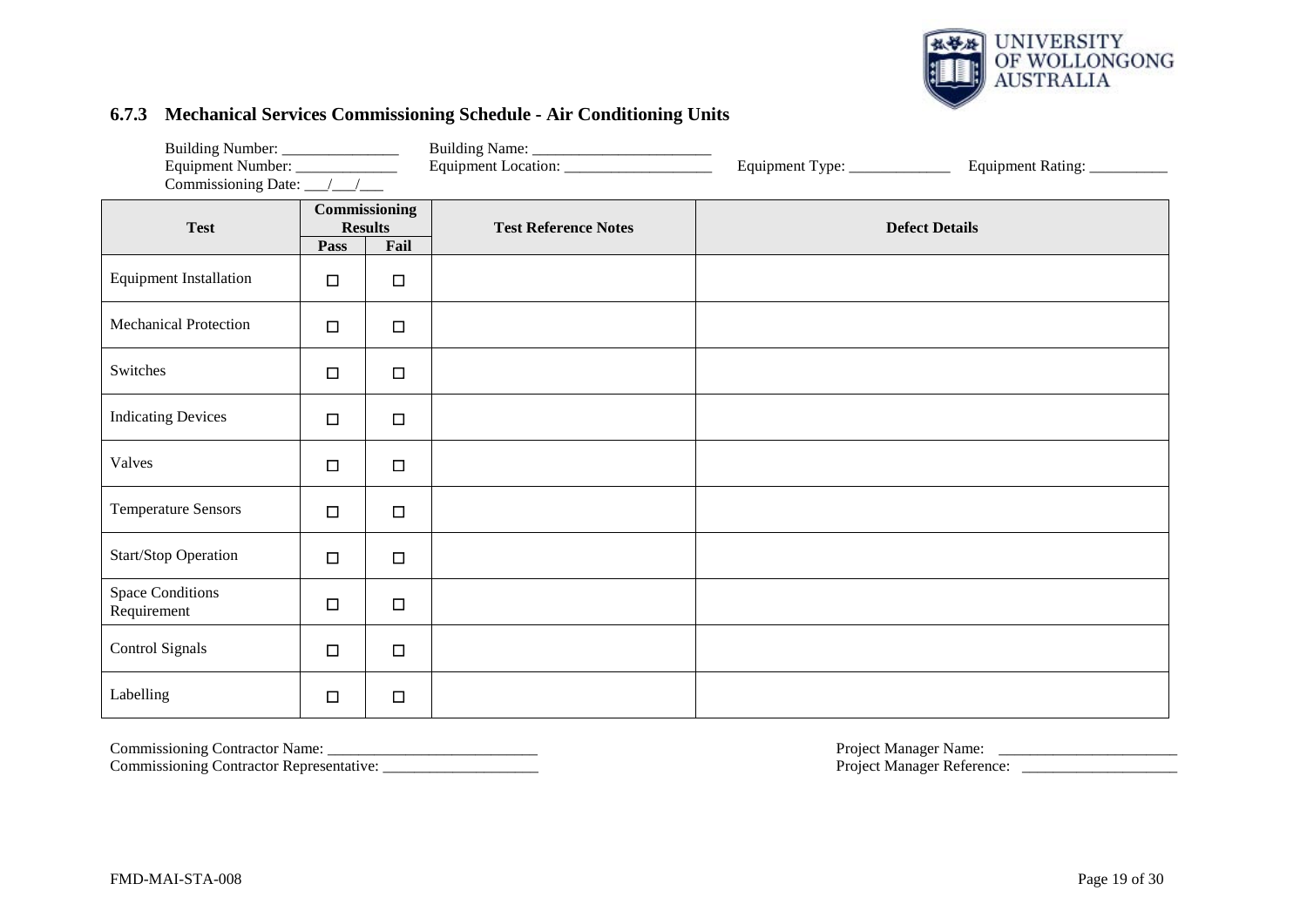

#### **6.7.4 Mechanical Services Commissioning Schedule - Package Units**

| Building Number: ________________         |        |                                        |                             |                                 |                              |
|-------------------------------------------|--------|----------------------------------------|-----------------------------|---------------------------------|------------------------------|
| Equipment Number: _____________           |        |                                        |                             | Equipment Type: _______________ | Equipment Rating: __________ |
| <b>Test</b>                               |        | <b>Commissioning</b><br><b>Results</b> | <b>Test Reference Notes</b> |                                 | <b>Defect Details</b>        |
|                                           | Pass   | Fail                                   |                             |                                 |                              |
| <b>Equipment Installation</b>             | $\Box$ | $\Box$                                 |                             |                                 |                              |
| Piping Installation,<br>condensate drains | $\Box$ | $\Box$                                 |                             |                                 |                              |
| <b>Mechanical Protection</b>              | $\Box$ | $\Box$                                 |                             |                                 |                              |
| Piping Insulation                         | $\Box$ | $\Box$                                 |                             |                                 |                              |
| Switches                                  | $\Box$ | $\Box$                                 |                             |                                 |                              |
| <b>Indicating Devices</b>                 | $\Box$ | $\Box$                                 |                             |                                 |                              |
| Valves                                    | $\Box$ | $\Box$                                 |                             |                                 |                              |
| <b>Temperature Sensors</b>                | $\Box$ | $\Box$                                 |                             |                                 |                              |
| Start/Stop Operation                      | $\Box$ | $\Box$                                 |                             |                                 |                              |
| Cooling Requirement                       | $\Box$ | $\Box$                                 |                             |                                 |                              |
| <b>Control Signals</b>                    | $\Box$ | $\Box$                                 |                             |                                 |                              |
| Labelling                                 | $\Box$ | $\Box$                                 |                             |                                 |                              |

<span id="page-19-0"></span>Commissioning Date: \_\_\_/\_\_\_/\_\_\_

Commissioning Contractor Name: \_\_\_\_\_\_\_\_\_\_\_\_\_\_\_\_\_\_\_\_\_\_\_\_\_\_\_ Project Manager Name: \_\_\_\_\_\_\_\_\_\_\_\_\_\_\_\_\_\_\_\_\_\_\_

Commissioning Contractor Representative: \_\_\_\_\_\_\_\_\_\_\_\_\_\_\_\_\_\_\_\_ Project Manager Reference: \_\_\_\_\_\_\_\_\_\_\_\_\_\_\_\_\_\_\_\_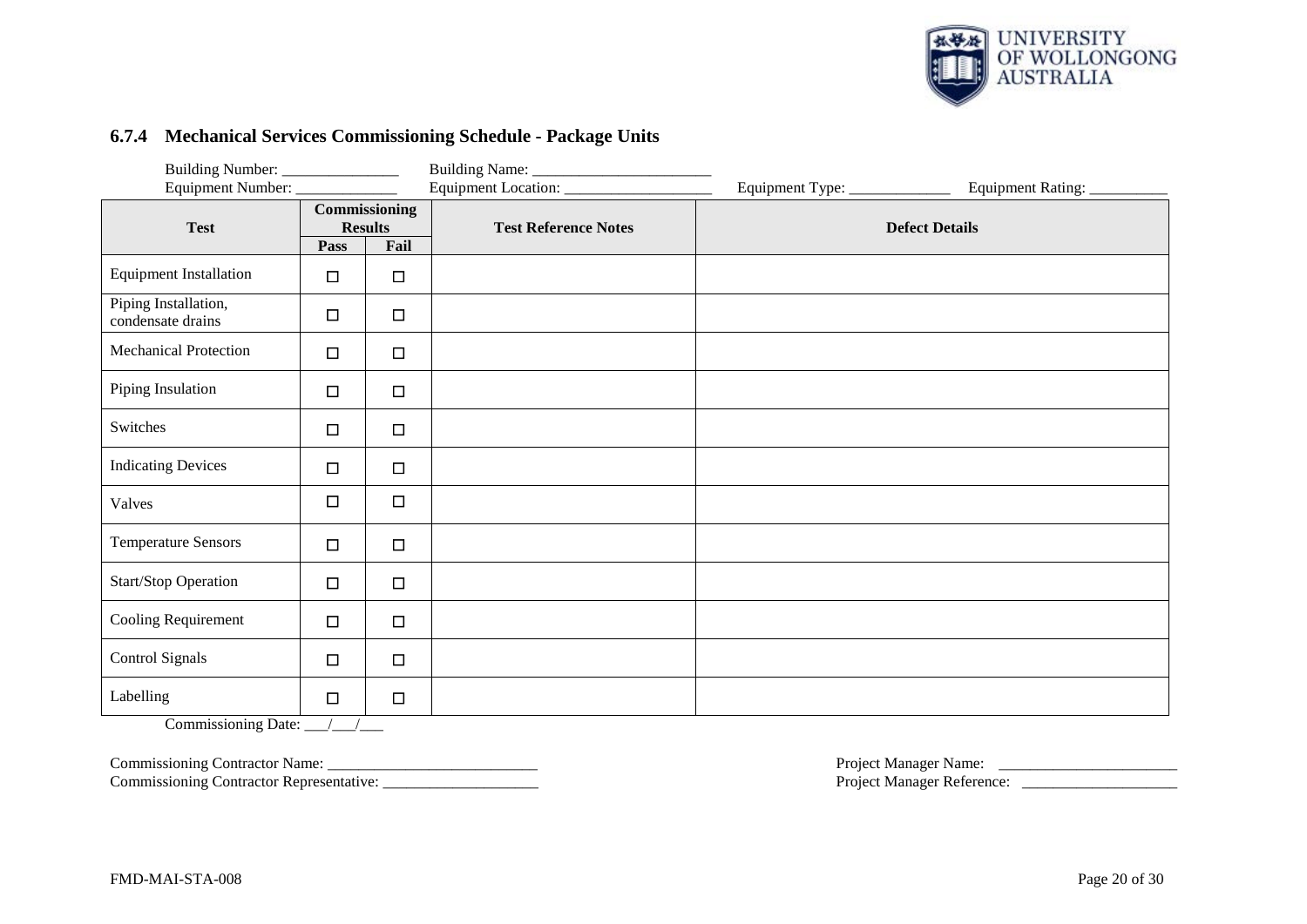

#### **6.7.5 Mechanical Services Commissioning Schedule - Split Systems**

| Building Number: _______________<br>Equipment Number: _______________<br>Commissioning Date: __/__/___ |                                                 |        |                             | Equipment Type: ____________ | Equipment Rating: __________ |
|--------------------------------------------------------------------------------------------------------|-------------------------------------------------|--------|-----------------------------|------------------------------|------------------------------|
| <b>Test</b>                                                                                            | Commissioning<br><b>Results</b><br>Fail<br>Pass |        | <b>Test Reference Notes</b> | <b>Defect Details</b>        |                              |
| <b>Equipment Installation</b>                                                                          | $\Box$                                          | $\Box$ |                             |                              |                              |
| <b>Mechanical Protection</b>                                                                           | $\Box$                                          | $\Box$ |                             |                              |                              |
| Switches & wiring                                                                                      | $\Box$                                          | $\Box$ |                             |                              |                              |
| <b>Indicating Devices</b>                                                                              | $\Box$                                          | $\Box$ |                             |                              |                              |
| Pipework, condensate drain                                                                             | $\Box$                                          | $\Box$ |                             |                              |                              |
| Roof penetrations                                                                                      | $\Box$                                          | $\Box$ |                             |                              |                              |
| Modes of Operation                                                                                     | $\Box$                                          | $\Box$ |                             |                              |                              |
| <b>Space Conditions</b><br>Requirement                                                                 | $\Box$                                          | $\Box$ |                             |                              |                              |
| Control Signals                                                                                        | $\Box$                                          | $\Box$ |                             |                              |                              |
| Labelling                                                                                              | $\Box$                                          | $\Box$ |                             |                              |                              |

<span id="page-20-0"></span>Commissioning Contractor Name: \_\_\_\_\_\_\_\_\_\_\_\_\_\_\_\_\_\_\_\_\_\_\_\_\_\_\_ Project Manager Name: \_\_\_\_\_\_\_\_\_\_\_\_\_\_\_\_\_\_\_\_\_\_\_ Commissioning Contractor Representative: \_\_\_\_\_\_\_\_\_\_\_\_\_\_\_\_\_\_\_\_ Project Manager Reference: \_\_\_\_\_\_\_\_\_\_\_\_\_\_\_\_\_\_\_\_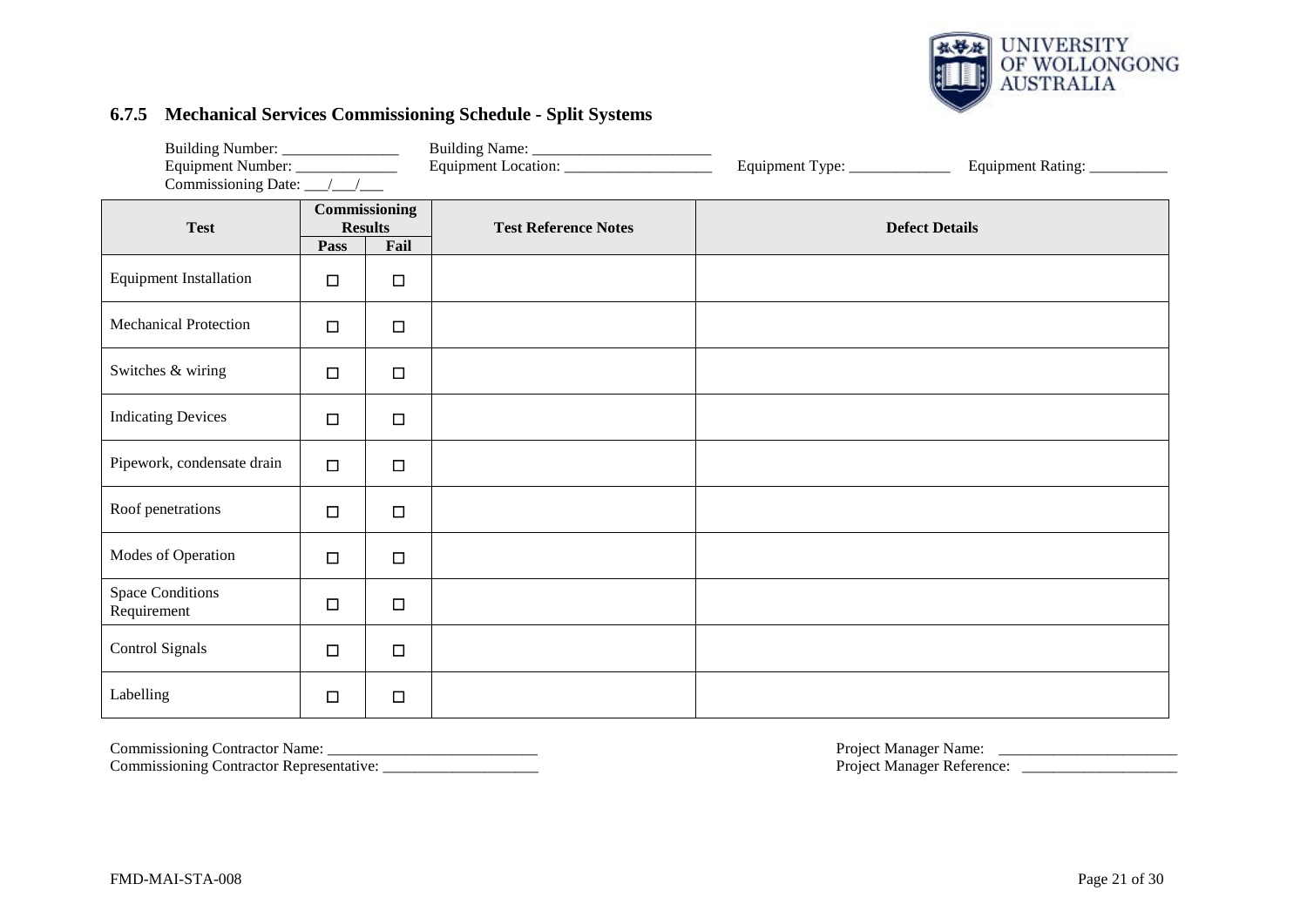

#### **6.7.6 Mechanical Services Commissioning Schedule - Boilers**

| Building Number: ________________                                 |        |                                 |                             |                              |                              |
|-------------------------------------------------------------------|--------|---------------------------------|-----------------------------|------------------------------|------------------------------|
| Equipment Number: ______________<br>Commissioning Date: __/__/___ |        |                                 |                             | Equipment Type: ____________ | Equipment Rating: __________ |
| <b>Test</b>                                                       |        | Commissioning<br><b>Results</b> | <b>Test Reference Notes</b> | <b>Defect Details</b>        |                              |
|                                                                   | Pass   | Fail                            |                             |                              |                              |
| <b>Plant Installation</b>                                         | $\Box$ | $\Box$                          |                             |                              |                              |
| Piping Installation                                               | $\Box$ | $\Box$                          |                             |                              |                              |
| <b>Mechanical Protection</b>                                      | $\Box$ | $\Box$                          |                             |                              |                              |
| Piping Insulation                                                 | $\Box$ | $\Box$                          |                             |                              |                              |
| Switches                                                          | $\Box$ | $\Box$                          |                             |                              |                              |
| <b>Indicating Devices</b>                                         | $\Box$ | $\Box$                          |                             |                              |                              |
| Valves                                                            | $\Box$ | $\Box$                          |                             |                              |                              |
| <b>Temperature Sensors</b>                                        | $\Box$ | $\Box$                          |                             |                              |                              |
| Ignition System                                                   | $\Box$ | $\Box$                          |                             |                              |                              |
| <b>Start/Stop Operation</b>                                       | $\Box$ | $\Box$                          |                             |                              |                              |
| <b>Emergency Stop</b>                                             | $\Box$ | $\Box$                          |                             |                              |                              |
| Heating Requirement                                               | $\Box$ | $\Box$                          |                             |                              |                              |
| Control Signals                                                   | $\Box$ | $\Box$                          |                             |                              |                              |
| Labelling                                                         | $\Box$ | $\Box$                          |                             |                              |                              |

<span id="page-21-0"></span>

Commissioning Contractor Representative: \_\_\_\_\_\_\_\_\_\_\_\_\_\_\_\_\_\_\_\_ Project Manager Reference: \_\_\_\_\_\_\_\_\_\_\_\_\_\_\_\_\_\_\_\_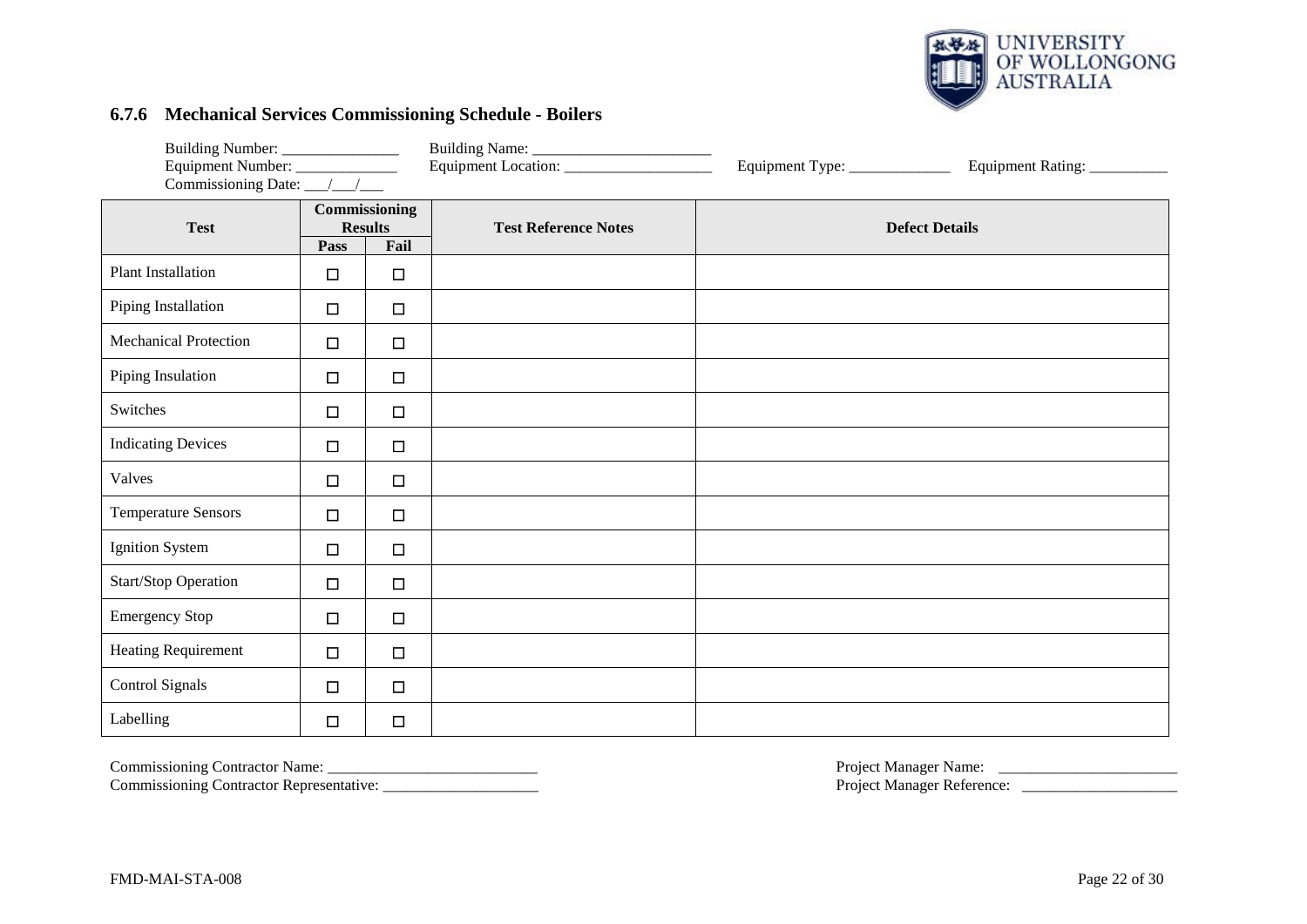

#### **6.7.7 Mechanical Services Commissioning Schedule - Electric Heaters**

| Equipment Number: ______________ |                |        |                                      | Equipment Type: _______________ | Equipment Rating: __________ |                       |  |
|----------------------------------|----------------|--------|--------------------------------------|---------------------------------|------------------------------|-----------------------|--|
| <b>Test</b>                      | <b>Results</b> |        | <b>Commissioning</b><br>Fail<br>Pass |                                 | <b>Test Reference Notes</b>  | <b>Defect Details</b> |  |
| <b>Equipment Installation</b>    | $\Box$         | $\Box$ |                                      |                                 |                              |                       |  |
| Cabling Installation             | $\Box$         | $\Box$ |                                      |                                 |                              |                       |  |
| <b>Mechanical Protection</b>     | $\Box$         | $\Box$ |                                      |                                 |                              |                       |  |
| Cabling Insulation               | $\Box$         | $\Box$ |                                      |                                 |                              |                       |  |
| Switches                         | $\Box$         | $\Box$ |                                      |                                 |                              |                       |  |
| <b>Indicating Devices</b>        | $\Box$         | $\Box$ |                                      |                                 |                              |                       |  |
| <b>Temperature Sensors</b>       | $\Box$         | $\Box$ |                                      |                                 |                              |                       |  |
| Start/Stop Operation             | $\Box$         | $\Box$ |                                      |                                 |                              |                       |  |
| Heating Requirement              | $\Box$         | $\Box$ |                                      |                                 |                              |                       |  |
| Control Signals                  | $\Box$         | $\Box$ |                                      |                                 |                              |                       |  |
| Labelling                        | $\Box$         | $\Box$ |                                      |                                 |                              |                       |  |

<span id="page-22-0"></span>

Commissioning Contractor Representative: \_\_\_\_\_\_\_\_\_\_\_\_\_\_\_\_\_\_\_\_ Project Manager Reference: \_\_\_\_\_\_\_\_\_\_\_\_\_\_\_\_\_\_\_\_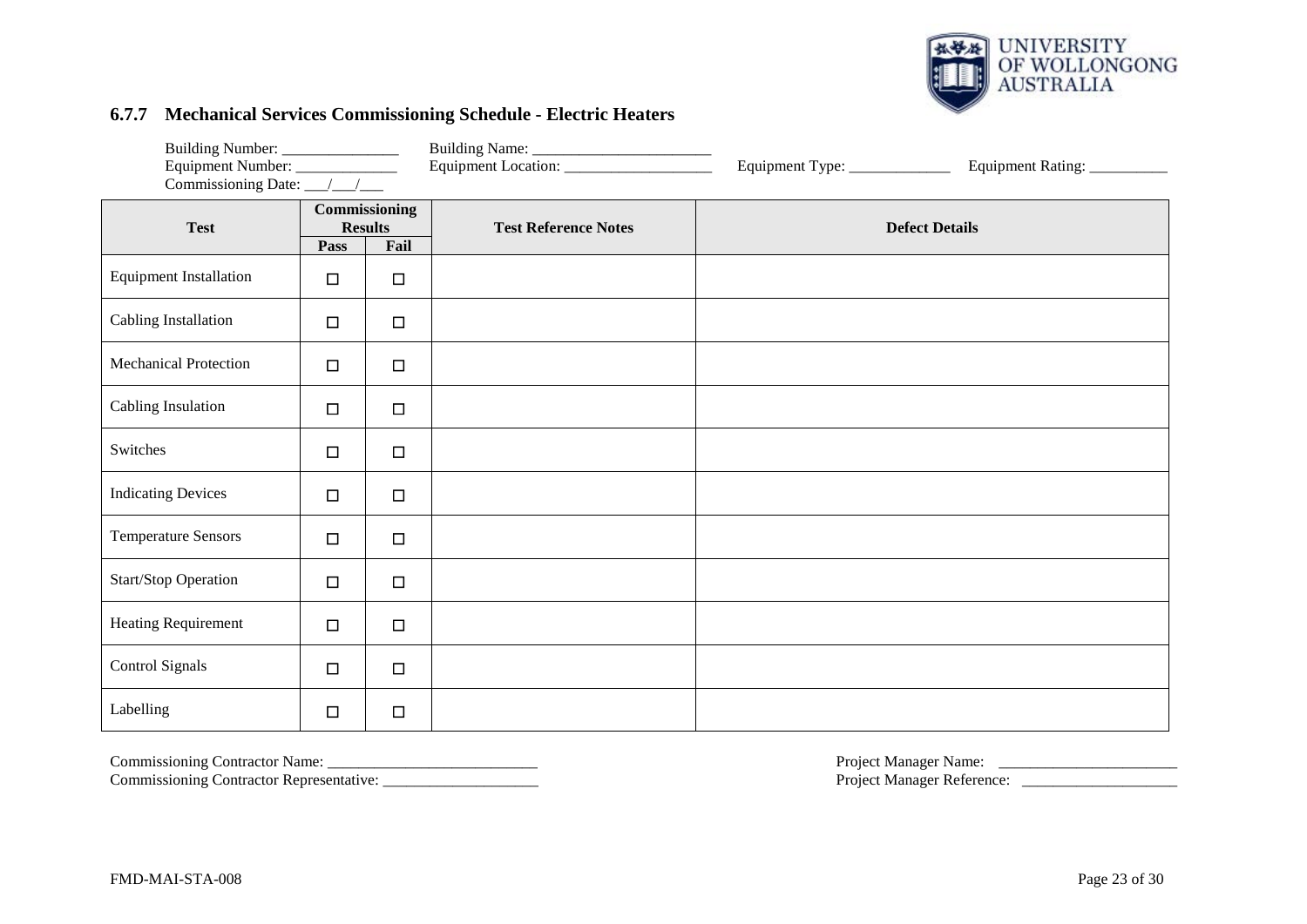

#### **6.7.8 Mechanical Services Commissioning Schedule - Pumps**

| Building Number: _____________                 |        |        |                             | Equipment Type: _____________ | Equipment Rating: __________ |  |
|------------------------------------------------|--------|--------|-----------------------------|-------------------------------|------------------------------|--|
| Commissioning<br><b>Results</b><br><b>Test</b> |        |        | <b>Test Reference Notes</b> |                               | <b>Defect Details</b>        |  |
|                                                | Pass   | Fail   |                             |                               |                              |  |
| Pump Installation                              | $\Box$ | $\Box$ |                             |                               |                              |  |
| Piping Installation                            | $\Box$ | $\Box$ |                             |                               |                              |  |
| Pump Sizing                                    | $\Box$ | $\Box$ |                             |                               |                              |  |
| <b>Mechanical Protection</b>                   | $\Box$ | $\Box$ |                             |                               |                              |  |
| Piping Insulation                              | $\Box$ | $\Box$ |                             |                               |                              |  |
| Switches                                       | $\Box$ | $\Box$ |                             |                               |                              |  |
| <b>Indicating Devices</b>                      | $\Box$ | $\Box$ |                             |                               |                              |  |
| Valves                                         | $\Box$ | $\Box$ |                             |                               |                              |  |
| Start/Stop Operation                           | $\Box$ | $\Box$ |                             |                               |                              |  |
| Flow Rate Requirement                          | $\Box$ | $\Box$ |                             |                               |                              |  |
| Variable Speed Control                         | $\Box$ | $\Box$ |                             |                               |                              |  |
| Labelling                                      | $\Box$ | $\Box$ |                             |                               |                              |  |

<span id="page-23-0"></span>Commissioning Contractor Representative: \_\_\_\_\_\_\_\_\_\_\_\_\_\_\_\_\_\_\_\_ Project Manager Reference: \_\_\_\_\_\_\_\_\_\_\_\_\_\_\_\_\_\_\_\_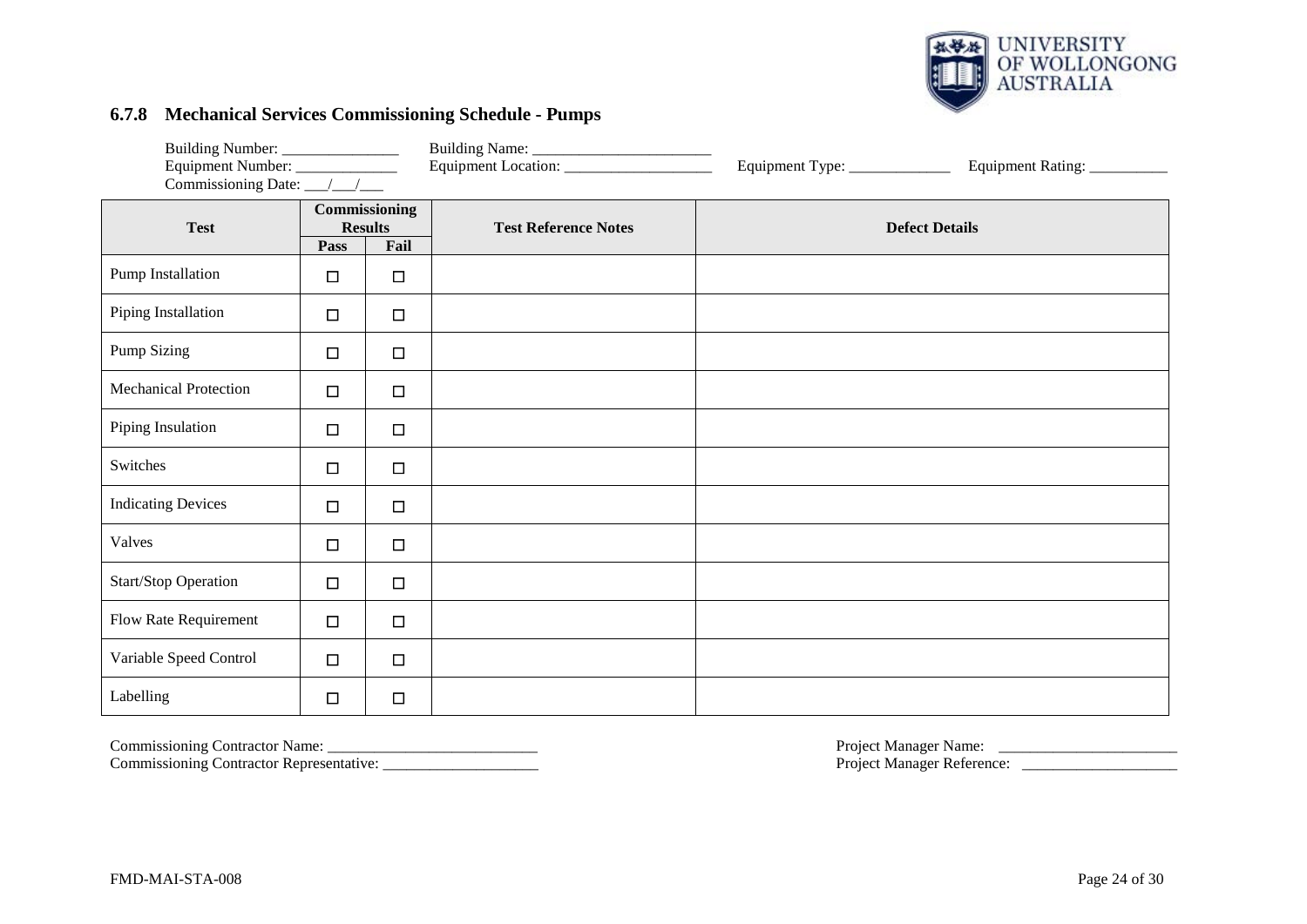

#### **6.7.9 Mechanical Services Commissioning Schedule - Air Handling Plant**

| Equipment Number: ______________<br>Commissioning Date: $\frac{\sqrt{1-\lambda}}{\sqrt{1-\lambda}}$ |                                 |        |                             | Equipment Type: ____________ | Equipment Rating: __________ |
|-----------------------------------------------------------------------------------------------------|---------------------------------|--------|-----------------------------|------------------------------|------------------------------|
| <b>Test</b>                                                                                         | Commissioning<br><b>Results</b> |        | <b>Test Reference Notes</b> |                              | <b>Defect Details</b>        |
|                                                                                                     | Pass                            | Fail   |                             |                              |                              |
| <b>Plant Installation</b>                                                                           | $\Box$                          | $\Box$ |                             |                              |                              |
| Duct Installation                                                                                   | $\Box$                          | $\Box$ |                             |                              |                              |
| <b>Mechanical Protection</b>                                                                        | $\Box$                          | $\Box$ |                             |                              |                              |
| Duct Sizing                                                                                         | $\Box$                          | $\Box$ |                             |                              |                              |
| <b>Diffusers</b>                                                                                    | $\Box$                          | $\Box$ |                             |                              |                              |
| Air Filters                                                                                         | $\Box$                          | $\Box$ |                             |                              |                              |
| Switches                                                                                            | $\Box$                          | $\Box$ |                             |                              |                              |
| <b>Indicating Devices</b>                                                                           | $\Box$                          | $\Box$ |                             |                              |                              |
| <b>Pressure Sensors</b>                                                                             | $\Box$                          | $\Box$ |                             |                              |                              |
| <b>Temperature Sensors</b>                                                                          | $\Box$                          | $\Box$ |                             |                              |                              |
| Dampers                                                                                             | $\Box$                          | $\Box$ |                             |                              |                              |
| Start/Stop Operation                                                                                | $\Box$                          | $\Box$ |                             |                              |                              |
| <b>Emergency Stop</b>                                                                               | $\Box$                          | $\Box$ |                             |                              |                              |
| Sequencing                                                                                          | $\Box$                          | $\Box$ |                             |                              |                              |
| <b>Operational Requirement</b>                                                                      | $\Box$                          | $\Box$ |                             |                              |                              |
| <b>Control Signals</b>                                                                              | $\Box$                          | $\Box$ |                             |                              |                              |
| Labelling                                                                                           | $\Box$                          | $\Box$ |                             |                              |                              |

<span id="page-24-0"></span>Commissioning Contractor Name: \_\_\_\_\_\_\_\_\_\_\_\_\_\_\_\_\_\_\_\_\_\_\_\_\_\_\_ Project Manager Name: \_\_\_\_\_\_\_\_\_\_\_\_\_\_\_\_\_\_\_\_\_\_\_ Commissioning Contractor Representative: \_\_\_\_\_\_\_\_\_\_\_\_\_\_\_\_\_\_\_\_ Project Manager Reference: \_\_\_\_\_\_\_\_\_\_\_\_\_\_\_\_\_\_\_\_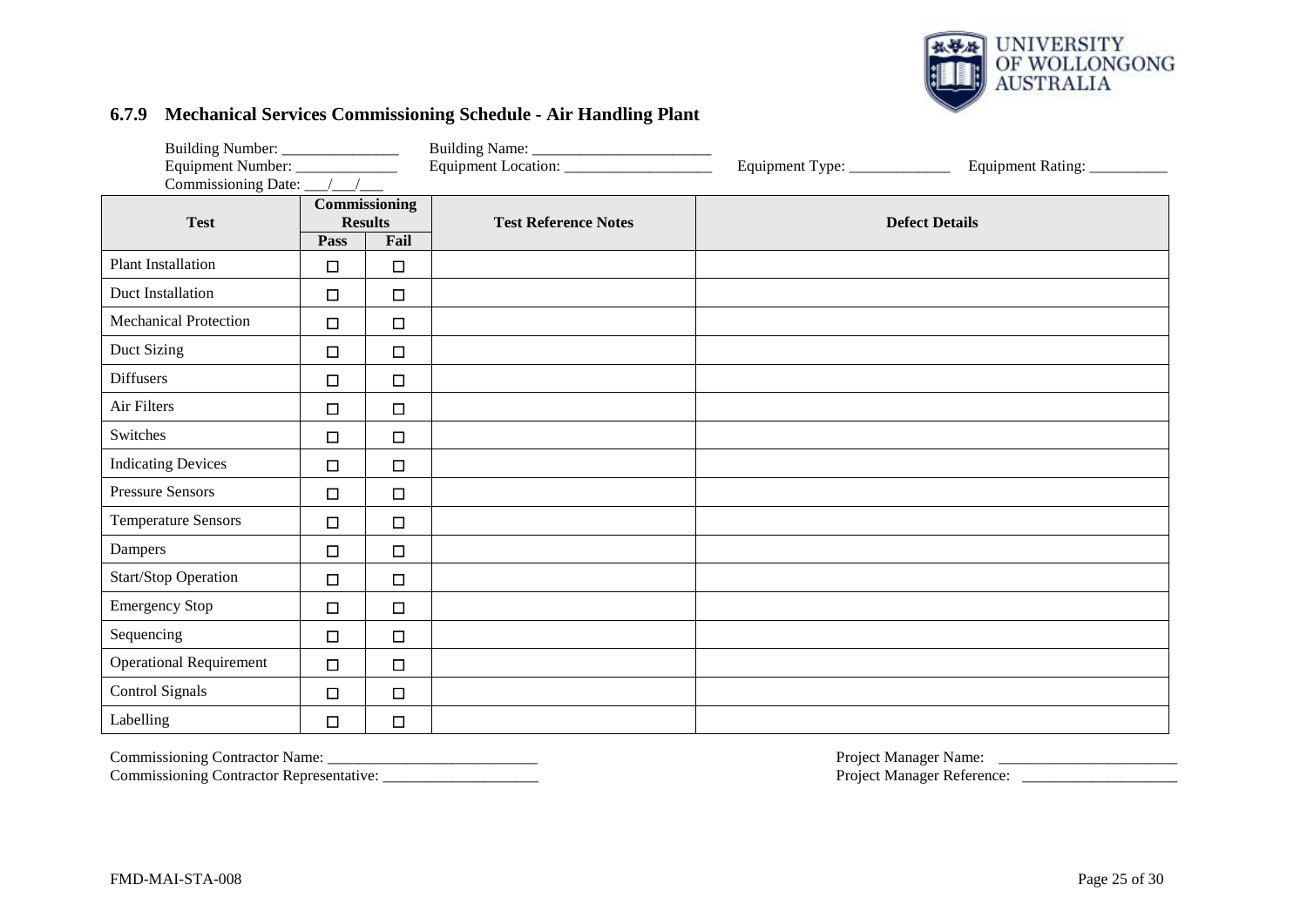

#### **6.7.10 Mechanical Services Commissioning Schedule - Variable Air Volume Units**

| Equipment Location:<br>Equipment Number: _______________<br>Equipment Type: ______________<br>Equipment Rating: |                                 |        |                             |                       |  |
|-----------------------------------------------------------------------------------------------------------------|---------------------------------|--------|-----------------------------|-----------------------|--|
| <b>Test</b>                                                                                                     | Commissioning<br><b>Results</b> |        | <b>Test Reference Notes</b> | <b>Defect Details</b> |  |
|                                                                                                                 | Pass                            | Fail   |                             |                       |  |
| <b>Plant Installation</b>                                                                                       | $\Box$                          | $\Box$ |                             |                       |  |
| Duct Installation                                                                                               | $\Box$                          | $\Box$ |                             |                       |  |
| <b>Mechanical Protection</b>                                                                                    | $\Box$                          | $\Box$ |                             |                       |  |
| Duct Sizing                                                                                                     | $\Box$                          | $\Box$ |                             |                       |  |
| <b>Diffusers</b>                                                                                                | $\Box$                          | $\Box$ |                             |                       |  |
| Air Filters                                                                                                     | $\Box$                          | $\Box$ |                             |                       |  |
| Switches                                                                                                        | $\Box$                          | $\Box$ |                             |                       |  |
| <b>Indicating Devices</b>                                                                                       | $\Box$                          | $\Box$ |                             |                       |  |
| <b>Pressure Sensors</b>                                                                                         | $\Box$                          | $\Box$ |                             |                       |  |
| <b>Temperature Sensors</b>                                                                                      | $\Box$                          | $\Box$ |                             |                       |  |
| Dampers                                                                                                         | $\Box$                          | $\Box$ |                             |                       |  |
| <b>Start/Stop Operation</b>                                                                                     | $\Box$                          | $\Box$ |                             |                       |  |
| <b>Emergency Stop</b>                                                                                           | $\Box$                          | $\Box$ |                             |                       |  |
| Sequencing                                                                                                      | $\Box$                          | $\Box$ |                             |                       |  |
| <b>Unit Sizing</b>                                                                                              | $\Box$                          | $\Box$ |                             |                       |  |
| <b>Space Conditions</b>                                                                                         | $\Box$                          | $\Box$ |                             |                       |  |
| <b>Control Signals</b>                                                                                          | $\Box$                          | $\Box$ |                             |                       |  |
| Labelling                                                                                                       | $\Box$                          | $\Box$ |                             |                       |  |

<span id="page-25-0"></span>Commissioning Date: \_\_\_/\_\_\_/\_\_\_

Commissioning Contractor Representative: \_\_\_\_\_\_\_\_\_\_\_\_\_\_\_\_\_\_\_\_ Project Manager Reference: \_\_\_\_\_\_\_\_\_\_\_\_\_\_\_\_\_\_\_\_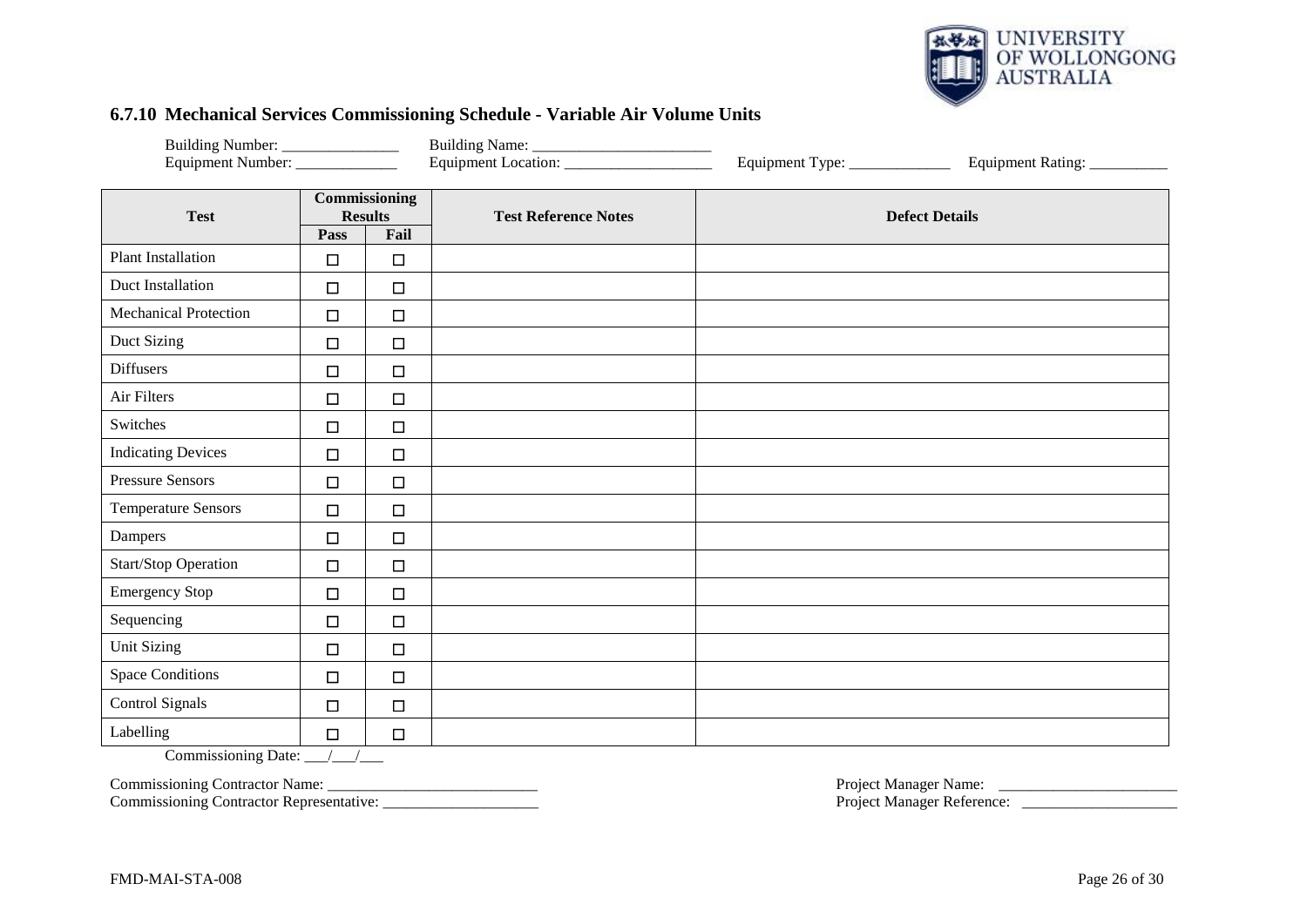

#### **6.7.11 Mechanical Services Commissioning Schedule - Heat Exchangers**

| Building Number: ________________ |                                                        |        |                             | Equipment Type: ______________ | Equipment Rating: __________ |
|-----------------------------------|--------------------------------------------------------|--------|-----------------------------|--------------------------------|------------------------------|
| <b>Test</b>                       | <b>Commissioning</b><br><b>Results</b><br>Fail<br>Pass |        | <b>Test Reference Notes</b> |                                | <b>Defect Details</b>        |
| <b>Equipment Installation</b>     | $\Box$                                                 | $\Box$ |                             |                                |                              |
| Piping Installation               | $\Box$                                                 | $\Box$ |                             |                                |                              |
| <b>Mechanical Protection</b>      | $\Box$                                                 | $\Box$ |                             |                                |                              |
| Piping Insulation                 | $\Box$                                                 | $\Box$ |                             |                                |                              |
| <b>Heat Transfer</b>              | $\Box$                                                 | $\Box$ |                             |                                |                              |
| Labelling                         | $\Box$                                                 | $\Box$ |                             |                                |                              |

<span id="page-26-0"></span>

Commissioning Contractor Representative: \_\_\_\_\_\_\_\_\_\_\_\_\_\_\_\_\_\_\_\_ Project Manager Reference: \_\_\_\_\_\_\_\_\_\_\_\_\_\_\_\_\_\_\_\_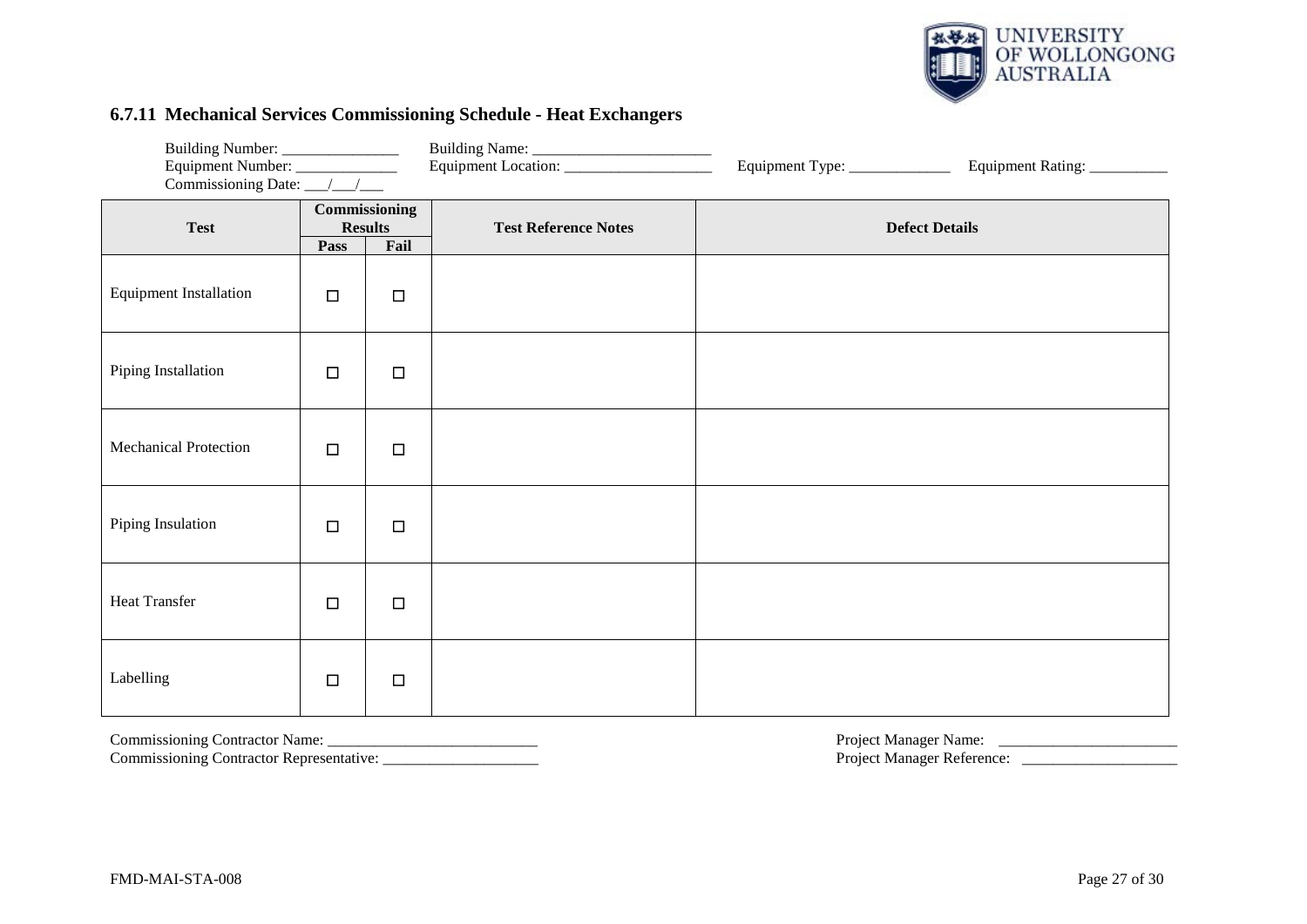

#### **6.7.12 Mechanical Services Commissioning Schedule - Compressors**

| Building Number: _______________<br>Equipment Number: ______________<br>Commissioning Date: __/__/___ |                                                        |        |                             | Equipment Type: _____________ | Equipment Rating: __________ |
|-------------------------------------------------------------------------------------------------------|--------------------------------------------------------|--------|-----------------------------|-------------------------------|------------------------------|
| <b>Test</b>                                                                                           | <b>Commissioning</b><br><b>Results</b><br>Fail<br>Pass |        | <b>Test Reference Notes</b> |                               | <b>Defect Details</b>        |
| <b>Equipment Installation</b>                                                                         | $\Box$                                                 | $\Box$ |                             |                               |                              |
| Piping Installation                                                                                   | $\Box$                                                 | $\Box$ |                             |                               |                              |
| Mechanical Protection                                                                                 | $\Box$                                                 | $\Box$ |                             |                               |                              |
| Piping Insulation                                                                                     | $\Box$                                                 | $\Box$ |                             |                               |                              |
| <b>Pressure Sensors</b>                                                                               |                                                        |        |                             |                               |                              |
| Pressure Output                                                                                       | $\Box$                                                 | $\Box$ |                             |                               |                              |
| Labelling                                                                                             | $\Box$                                                 | $\Box$ |                             |                               |                              |

<span id="page-27-0"></span>Commissioning Contractor Representative: \_\_\_\_\_\_\_\_\_\_\_\_\_\_\_\_\_\_\_\_ Project Manager Reference: \_\_\_\_\_\_\_\_\_\_\_\_\_\_\_\_\_\_\_\_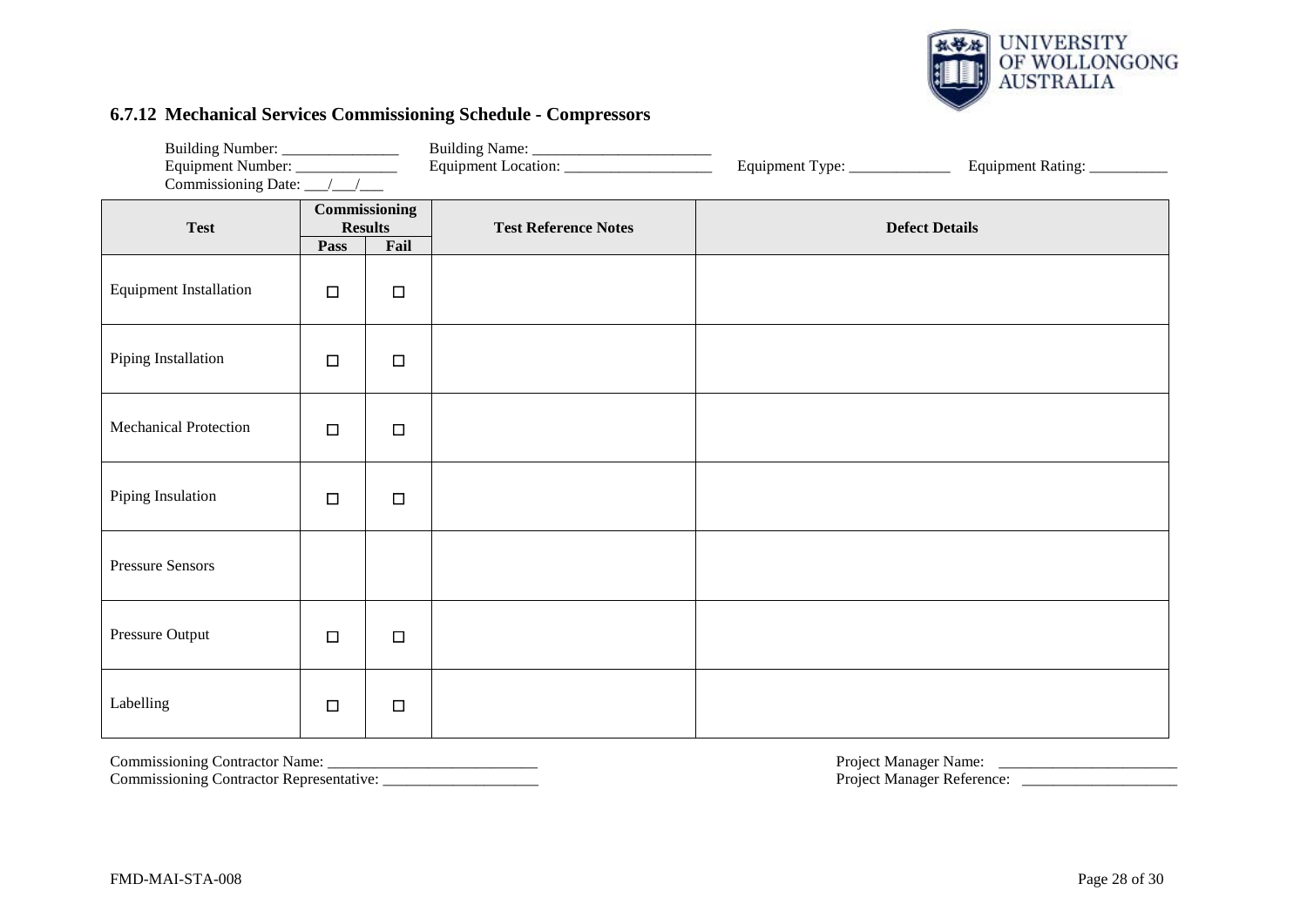

#### **6.7.13 Mechanical Services Commissioning Schedule - Exhaust & Supply Fans**

| Building Number: ________________<br>Equipment Number: ______________<br>Commissioning Date: __/__/___ |                                                 |        | Equipment Location: ______________________ | Equipment Type: _____________ | Equipment Rating: __________ |
|--------------------------------------------------------------------------------------------------------|-------------------------------------------------|--------|--------------------------------------------|-------------------------------|------------------------------|
| <b>Test</b>                                                                                            | Commissioning<br><b>Results</b><br>Fail<br>Pass |        | <b>Test Reference Notes</b>                |                               | <b>Defect Details</b>        |
| Fan Installation                                                                                       | $\Box$                                          | $\Box$ |                                            |                               |                              |
| Duct Installation                                                                                      | $\Box$                                          | $\Box$ |                                            |                               |                              |
| <b>Mechanical Protection</b>                                                                           | $\Box$                                          | $\Box$ |                                            |                               |                              |
| Duct Sizing                                                                                            | $\Box$                                          | $\Box$ |                                            |                               |                              |
| Switches                                                                                               | $\Box$                                          | $\Box$ |                                            |                               |                              |
| <b>Indicating Devices</b>                                                                              | $\Box$                                          | $\Box$ |                                            |                               |                              |
| Dampers                                                                                                | $\Box$                                          | $\Box$ |                                            |                               |                              |
| <b>Start/Stop Operation</b>                                                                            | $\Box$                                          | $\Box$ |                                            |                               |                              |
| Separation From Air Intake                                                                             | $\Box$                                          | $\Box$ |                                            |                               |                              |
| Variable Speed Control                                                                                 | $\Box$                                          | $\Box$ |                                            |                               |                              |
| Flow Rate Requirement                                                                                  | $\Box$                                          | $\Box$ |                                            |                               |                              |
| Control Signals                                                                                        | $\Box$                                          | $\Box$ |                                            |                               |                              |
| Labelling                                                                                              | $\Box$                                          | $\Box$ |                                            |                               |                              |

<span id="page-28-0"></span>

Commissioning Contractor Representative: \_\_\_\_\_\_\_\_\_\_\_\_\_\_\_\_\_\_\_\_ Project Manager Reference: \_\_\_\_\_\_\_\_\_\_\_\_\_\_\_\_\_\_\_\_